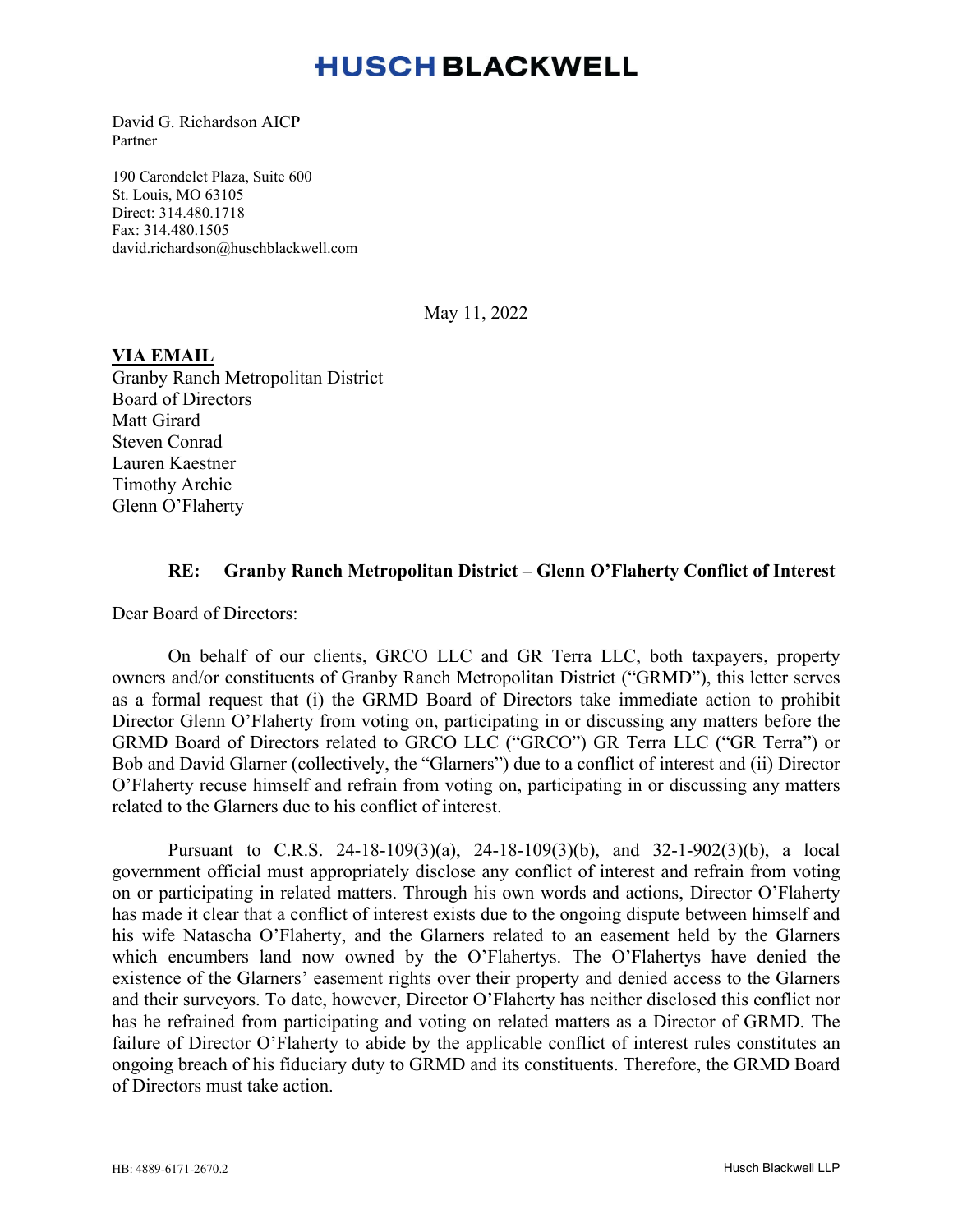# **HUSCH BLACKWELL**

Director O'Flaherty has essentially recognized the existence of this conflict of interest through his own commentary at recent GRMD Board of Directors' meetings. Most notably, at the November 12, 2021 GRMD Board of Directors meeting and the February 11, 2022 meeting, Director O'Flaherty alleged that Town of Granby Trustee and Town Representative to GRMD, Nick Raible, had a conflict of interest due to Trustee Raible's alleged conversations with Bob Glarner regarding the establishment of a recreational hiking trail.<sup>[1](#page-1-0)</sup> At the November 12, 2021 GRMD Board of Directors meeting, Director O'Flaherty explained that his "personal dispute" with Bob and David Glarner and Trustee Raible's "involvement" created this potential conflict of interest for Trustee Raible. (See attached excerpted transcript of the November 12, 2021 GRMD Board of Directors meeting, video recording available at link provided). At the next GRMD Board of Directors meeting on February 11, 2022, Director O'Flaherty again alleged Trustee Raible's conflict, stating "given the fact that we [Glenn and Natascha O'Flaherty] will probably end up with litigation as it pertains to this trail, Trustee Raible's participation in that conversation is a conflict of interest as far as I'm concerned." (See attached excerpted transcript of the February 11, 2022 GRMD Board of Directors meeting, video recording available at link provided).

This alleged conflict of interest spurred the GRMD Board of Directors to send a letter to the Town of Granby Board of Trustees requesting that Trustee Raible be replaced as the Town Representative (See attached image of letter to Town Manager dated November 22, 2021). However, despite the GRMD Board of Directors finding that a "potential" conflict of interest exists on behalf of Trustee Raible, no action has been taken with respect to the conflict of interest of Director O'Flaherty, who, unlike Trustee's Raible alleged and "perceived" conflict of interest, has a clear and obvious actual conflict with the Glarners.

Since Director O'Flaherty's comments at the GRMD Board of Directors meetings, GRCO and GR Terra have filed a quiet title suit to ask the court to resolve the parties' dispute regarding the existence of the trail easement on the property acquired by the O'Flahertys. (See attached Complaint Under C.R.C.P. 105 for Case No.: 2022CV30015 filed by GRCO and GR Terra). Director O'Flaherty is a named defendant and has moved to dismiss the complaint. Based upon Director O'Flaherty's own allegations against Mr. Raible, he cannot deny that this dispute creates a clear and obvious conflict of interest for him with respect to the matters before the GRMD Board of Directors relating to the Glarners.

Further, it has become evident that Director O'Flaherty is incapable of approaching any topic involving the Glarners with any objectivity or impartiality. At the November 9, 2021 Granby Ranch Conservancy Annual Meeting, Director O'Flaherty threatened that he would have arrested anyone who entered his property with respect to the to the Glarners' trail easement. Additionally, at the March 7, 2022 Town of Granby Planning Commission meeting, during the

<span id="page-1-0"></span><sup>&</sup>lt;sup>1</sup> Trustee Raible has denied having any such conversations with Bob Glarner. Further, Trustee Raible serves in an advisory role to the GRMD Board of Directors, is not a voting member of the Board of Directors and therefore cannot have a conflict of interest such as the one alleged by Director O'Flaherty.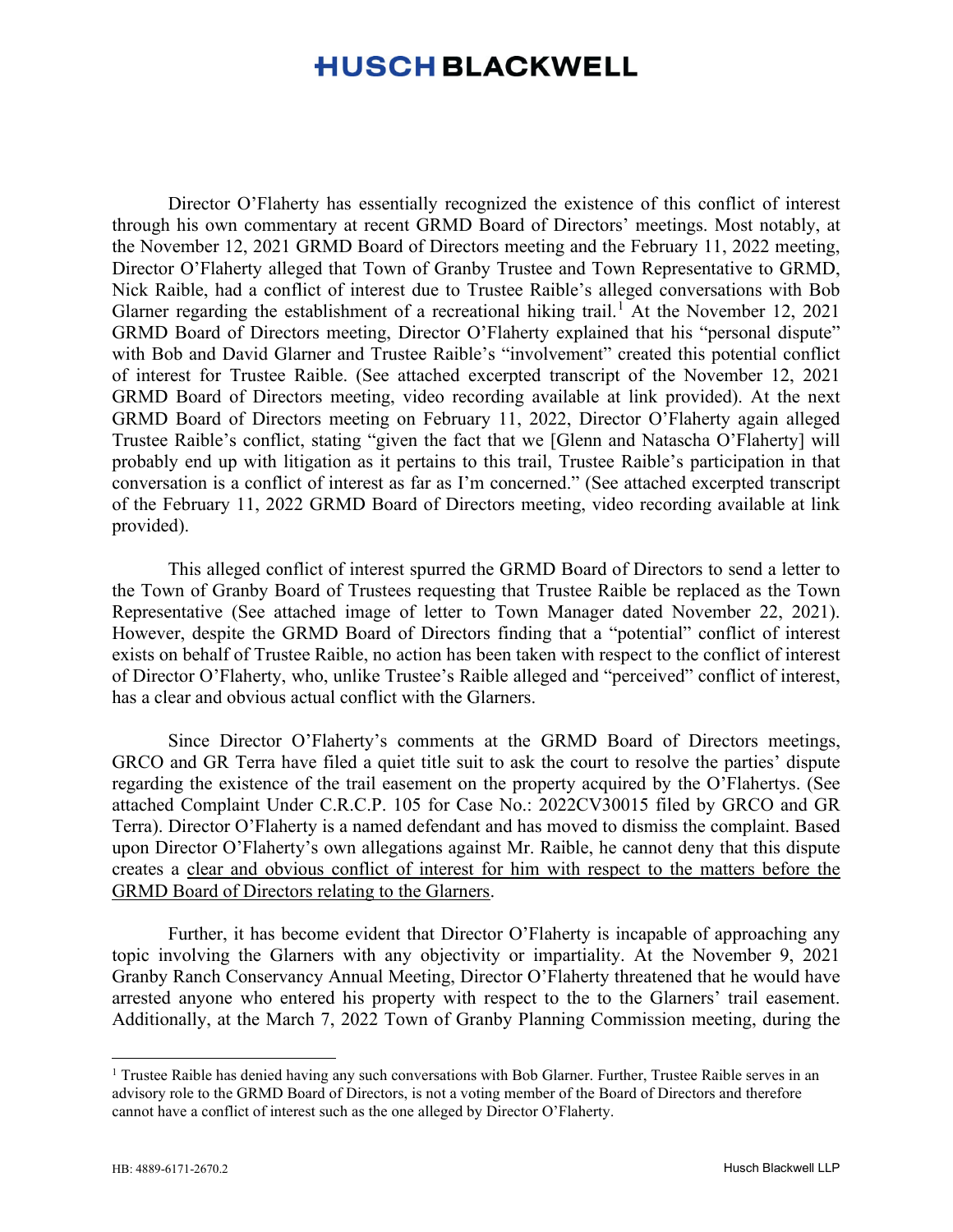# **■HUSCH BLACKWELL**

Commission's consideration of a wholly unrelated matter, Director O'Flaherty was reprimanded by the Town Manager and was asked if he needed to be escorted from the building after Mrs. O'Flaherty asserted that the Glarners were unlawfully pursing an easement through his property, and Mr. O'Flaherty called their attorney a "liar" and insisted he "[was] not going to listen to this". (Audio recording available at link provided).

Director O'Flaherty's continued participation in any GRMD Board of Directors' actions or conversations related to these matters is a blatant violation of C.R.S. 24-18-109(3)(a), 24-18- 109(3)(b), and 32-l-902(3)(b) and a clear breach of Director O'Flaherty's fiduciary duty as a GRMD Director. Therefore, the Board of Directors should take immediate action to disqualify Director O'Flaherty from voting on any matters or participating in any discussions related to GRCO, GR Terra, Bob and David Glarner, including but not limited to, Case No. 2021CV030008 in the District Court of Grand County, Colorado between GRMD, as Plaintiff, and Headwaters Metropolitan District, Gray Jay Ventures, LLC, Redwood Capital Finance Co., LLC, Granby Prentice, LLC, and GR Terra, as Defendants. Further, Director O'Flaherty should be removed from the GRMD Board of Directors Litigation Committee, should be further prohibited from attempting to influence the opinion of other Directors regarding any matter involving or related to the Glarners, or their property, and should be required to disclose this conflict of interest at every GRMD Board of Directors meeting going forward.

Sincerely,

HUSCH BLACKWELL LLP

*Don J MK* 

David G. Richardson

Cc: Alan Pogue *{via email)* Charles R. Wolfersberger *{via email*) Charles E. Norton *{via email)*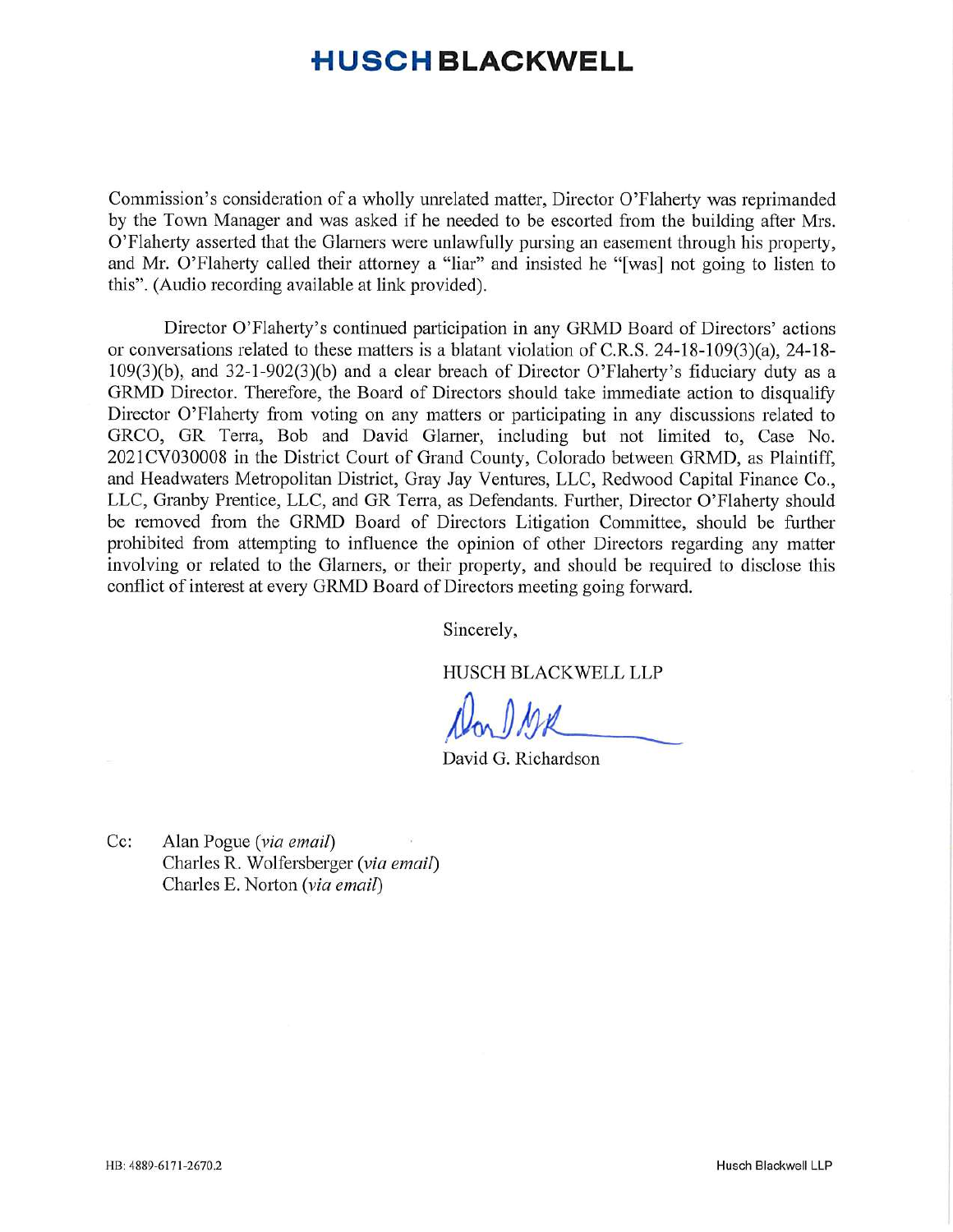## **Excerpt from Transcription of Portions of November 11, 2021 Session of Granby Ranch Metropolitan District Board Meeting**

## **Video available here: http://wolfersbergerllc.sharepoint.com/:v:/r/sites/005- DRProcess/GRMD%20Meeting%20Videos/2021%20Board%20Meeting%2011- 12%20GRMD.mp4?csf=1&web=1&e=UMUgZt%22**

| <b>Speaker</b>       | <b>Narrative</b>                                                                                                                                                                                                                                                                                                                                                                                                                                                                                                                                                                                                                 |
|----------------------|----------------------------------------------------------------------------------------------------------------------------------------------------------------------------------------------------------------------------------------------------------------------------------------------------------------------------------------------------------------------------------------------------------------------------------------------------------------------------------------------------------------------------------------------------------------------------------------------------------------------------------|
|                      | Start @ 01:00:00                                                                                                                                                                                                                                                                                                                                                                                                                                                                                                                                                                                                                 |
| <b>Matt Girard</b>   | Okay. Hearing none, we will go on to revised agenda item I(E2). I think<br>we heard the discussion from $-$ we did hear the discussion from Glenn and<br>Nick. I guess $I'll$ – first of all, first and foremost, open it up to public<br>comment on the item regarding GRMD requesting $a - I$ guess – first, I guess<br>what I'd like to do, Alan, I think, if you're on, Alan, is ask you – you know,<br>I haven't read the service plan for a while, is it at the town's $-$ is it at the<br>town's discretion who they appoint as our rep? I assume that's the case,<br>but is that your understanding?<br>You there, Alan? |
| Male 1               | I didn't see him on the meeting. I know he said he was going to jump<br>between a couple meetings.                                                                                                                                                                                                                                                                                                                                                                                                                                                                                                                               |
| <b>Steven Conrad</b> | He's on here. I see his                                                                                                                                                                                                                                                                                                                                                                                                                                                                                                                                                                                                          |
| Male 1               | Oh, there he is. Okay. He jumped on.                                                                                                                                                                                                                                                                                                                                                                                                                                                                                                                                                                                             |
| <b>Girard</b>        | Hey, hey, Alan, can you hear me?<br>Can't hear you. Can someone – can you unmute him or he may be on<br>another meeting.                                                                                                                                                                                                                                                                                                                                                                                                                                                                                                         |
| Male 1               | I think – I'm guessing he's probably on another meeting because he's<br>looking at a different screen.                                                                                                                                                                                                                                                                                                                                                                                                                                                                                                                           |
| <b>Girard</b>        | Yep. So anyhow, it's my – and Nick, feel free to chime in – it's my – it's<br>my recollection that the service plans allow the town the discretion to name<br>who they want. Obviously, it's been an action at previous town board<br>meetings who they appoint. So it's pretty clear it's their $-$ it's their<br>discretion. Nick, is that your understanding, as well?                                                                                                                                                                                                                                                        |
| <b>Nick Raible</b>   | Yes, it is.                                                                                                                                                                                                                                                                                                                                                                                                                                                                                                                                                                                                                      |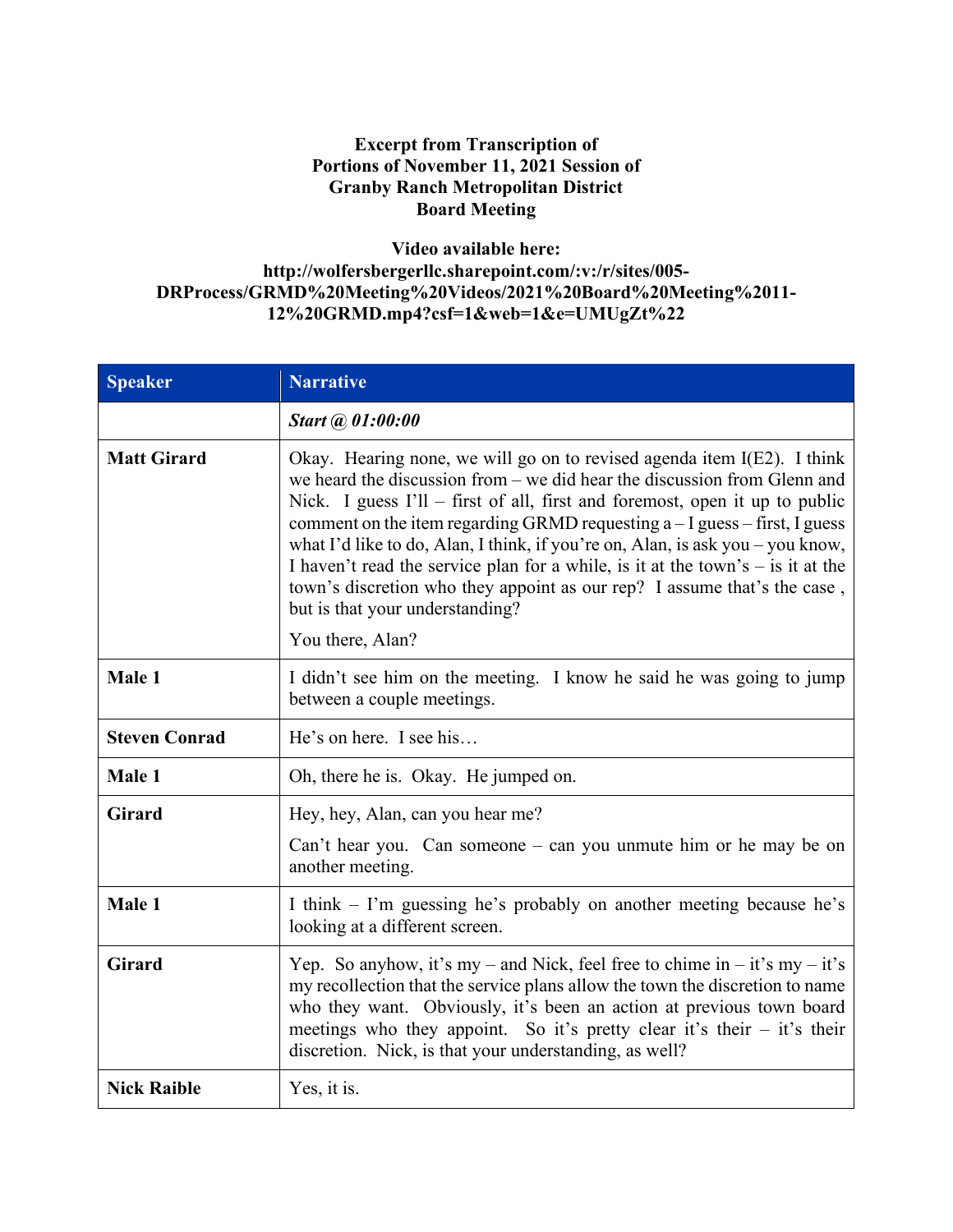| <b>Speaker</b>           | <b>Narrative</b>                                                                                                                                                                                                                                                                                                                                                                                                                                                                                                                                                                                                                  |  |
|--------------------------|-----------------------------------------------------------------------------------------------------------------------------------------------------------------------------------------------------------------------------------------------------------------------------------------------------------------------------------------------------------------------------------------------------------------------------------------------------------------------------------------------------------------------------------------------------------------------------------------------------------------------------------|--|
| <b>Girard</b>            | Yeah. Any – okay. So that is with background. Any other public comment<br>on this agenda item?                                                                                                                                                                                                                                                                                                                                                                                                                                                                                                                                    |  |
| <b>Micah Hildenbrand</b> | Matt, this is Micah Hildenbrand.                                                                                                                                                                                                                                                                                                                                                                                                                                                                                                                                                                                                  |  |
| <b>Girard</b>            | Yeah, Micah. Go ahead.                                                                                                                                                                                                                                                                                                                                                                                                                                                                                                                                                                                                            |  |
| <b>Hildenbrand</b>       | Can you hear me?                                                                                                                                                                                                                                                                                                                                                                                                                                                                                                                                                                                                                  |  |
| Girard                   | I can. Go ahead.                                                                                                                                                                                                                                                                                                                                                                                                                                                                                                                                                                                                                  |  |
| <b>Hildenbrand</b>       | Do you want me to state my address?                                                                                                                                                                                                                                                                                                                                                                                                                                                                                                                                                                                               |  |
| <b>Girard</b>            | Please.                                                                                                                                                                                                                                                                                                                                                                                                                                                                                                                                                                                                                           |  |
| <b>Hildenbrand</b>       | My address – do I need to state $-105$ Bluesage Court.                                                                                                                                                                                                                                                                                                                                                                                                                                                                                                                                                                            |  |
| Girard                   | Thank you.                                                                                                                                                                                                                                                                                                                                                                                                                                                                                                                                                                                                                        |  |
| <b>Hildenbrand</b>       | So I guess my question is, I need Glenn $-$ first, the question is for Glenn to<br>repeat his basis for an actual conflict of interest. Like, is it a real conflict,<br>as in, like, he believes that Nick has a monetary interest or some sort of<br>benefit in some way that would create a conflict? Or $-$ I guess I couldn't<br>understand it. It seemed to me that maybe he thought that Nick voicing his<br>opinion to the developer, to a committee, somehow created a conflict. I<br>guess could Glenn clarify the conflict and then I might have a comment<br>after that. I just don't really understand                |  |
| <b>Girard</b>            | We're – we're going to allow you three                                                                                                                                                                                                                                                                                                                                                                                                                                                                                                                                                                                            |  |
| <b>Hildenbrand</b>       | what the conflict is.                                                                                                                                                                                                                                                                                                                                                                                                                                                                                                                                                                                                             |  |
| <b>Girard</b>            | We're going to allow you three minutes to comment, Micah, then we'll<br>move on to the next person. So I'm not going to come back to you.                                                                                                                                                                                                                                                                                                                                                                                                                                                                                         |  |
| <b>Hildenbrand</b>       | Okay. Well, if                                                                                                                                                                                                                                                                                                                                                                                                                                                                                                                                                                                                                    |  |
| <b>Girard</b>            | So $I - go$ ahead.                                                                                                                                                                                                                                                                                                                                                                                                                                                                                                                                                                                                                |  |
| <b>Hildenbrand</b>       | then I will just say that assuming $-$ assuming that Glenn is taking $-$ if<br>Glenn does not have any assertion that Nick in any way in benefiting<br>financially from this, I don't see it as a conflict of interest. And I think if<br>you're going to disqualify any potential representative from the town board<br>because they have some disagreement with Glenn and Natascha, I don't<br>know that you would have anyone eligible to serve. And I'm not making<br>that personal about Glenn and Natascha. I think you could say the same<br>thing if it was a disagreement with me. I think that if you're just basing it |  |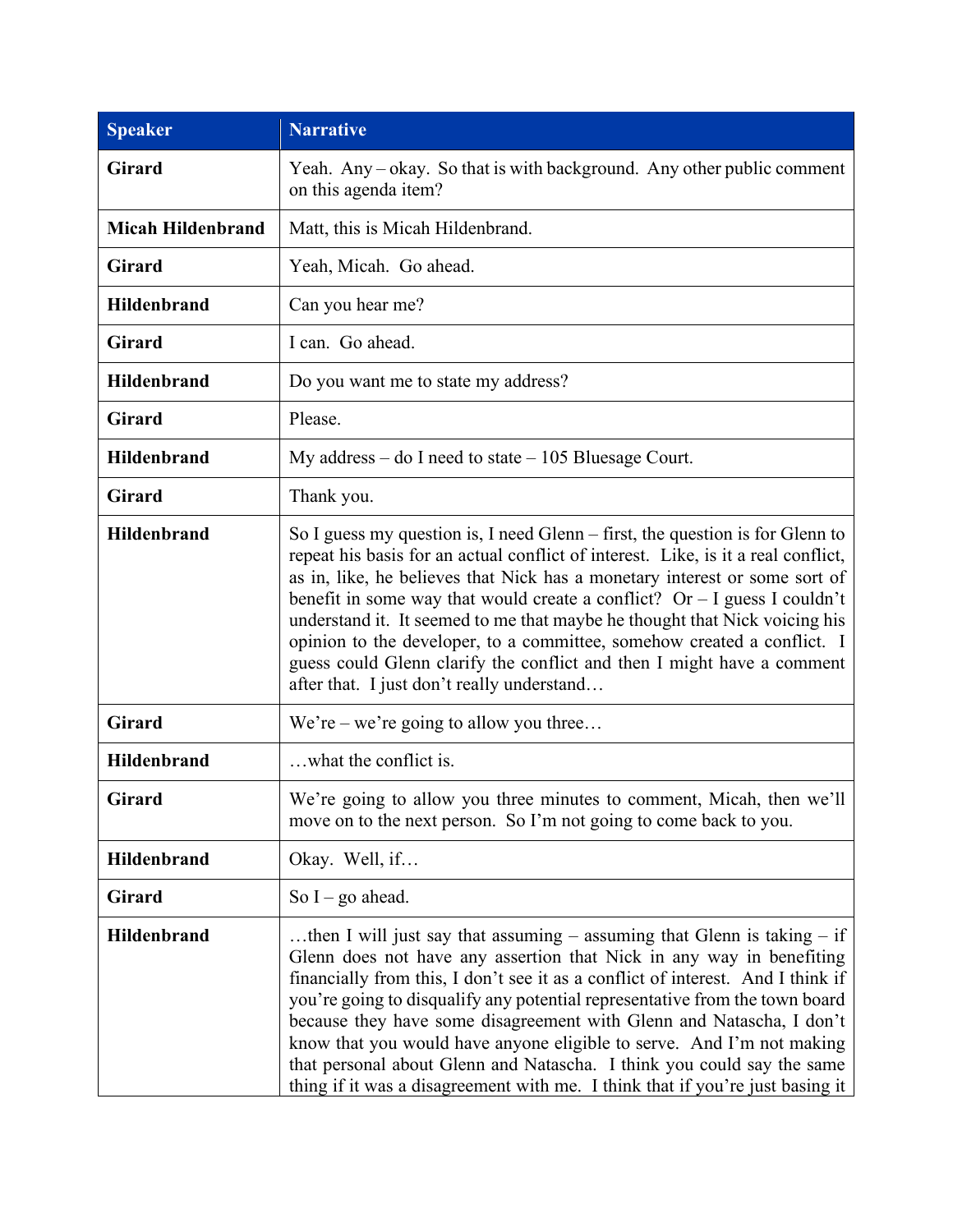| <b>Speaker</b>          | <b>Narrative</b>                                                                                                                                                                                                                                                                                                                                                                                                                                                                                                                                                                                                                                                                                                                  |  |
|-------------------------|-----------------------------------------------------------------------------------------------------------------------------------------------------------------------------------------------------------------------------------------------------------------------------------------------------------------------------------------------------------------------------------------------------------------------------------------------------------------------------------------------------------------------------------------------------------------------------------------------------------------------------------------------------------------------------------------------------------------------------------|--|
|                         | on someone has a different opinion, I don't know that that's any basis for<br>asking for a replacement.                                                                                                                                                                                                                                                                                                                                                                                                                                                                                                                                                                                                                           |  |
| <b>Girard</b>           | Okay. Thank you, Micah. Any other – any other public comment?                                                                                                                                                                                                                                                                                                                                                                                                                                                                                                                                                                                                                                                                     |  |
|                         | Any other – any other Board discussion, Nick – Glenn, including yourself<br>on that, obviously.                                                                                                                                                                                                                                                                                                                                                                                                                                                                                                                                                                                                                                   |  |
| <b>Glenn O'Flaherty</b> | No, I stand by my earlier comments and I appreciate Micah's input. I am<br>not going to provide additional comments. And I will just add one<br>conflicts of interest are not necessarily excluded to just<br>comment:<br>monetary. Conflicts of interest can occur in many different manners.<br>That's all I'll say.                                                                                                                                                                                                                                                                                                                                                                                                            |  |
| <b>Girard</b>           | Yeah. And – and – and the only comment I'll add to this, I mean, Micah,<br>you raise a reasonable point, difference of opinion are allowed, just like<br>Nick's agreement – or Nick's personal opinion that he does support the<br>litigation, I understand that and that's obviously his right.                                                                                                                                                                                                                                                                                                                                                                                                                                  |  |
|                         | The issue is here, we're not – we're off Item I(C). We're not talking about<br>a director's qualifications or disclosure matters. There's a disagreement<br>there with regarding Nick's.                                                                                                                                                                                                                                                                                                                                                                                                                                                                                                                                          |  |
|                         | It's – the issue is does GRMD send a letter – which we're allowed to do –<br>send a letter to the town requesting a change, since it's their discretion.<br>That's really the issue at hand. But I'd love to hear, you know, Tim and<br>Steve's comments, as well, on that. That's – that's really the issue at hand.<br>Do we do request a different person? And I think it's limited $-$ it is not<br>limited to board members. I know, Nick, previous board meetings, there<br>was even discussion of having Ted be the person, if I recall. I don't think<br>Ted was looking forward to that, but I don't think it needed to be a town<br>board member, was my understanding as well. So anyhow. Tim, Steve,<br>any thoughts? |  |
| Conrad                  | So this is Steve. I personally $-$ I personally don't believe that this is<br>something that we should be getting involved with at a board level. The<br>town has the right to produce whichever representative they want to to be<br>- to be a part of our process and absent any malice and absolute negligence,<br>I don't see why we would be getting involved.                                                                                                                                                                                                                                                                                                                                                               |  |
| <b>Girard</b>           | Thanks, Steve. Tim, any thoughts?                                                                                                                                                                                                                                                                                                                                                                                                                                                                                                                                                                                                                                                                                                 |  |
| <b>Timothy Archie</b>   | No, [ <i>inaudible</i> ].                                                                                                                                                                                                                                                                                                                                                                                                                                                                                                                                                                                                                                                                                                         |  |
| <b>Girard</b>           | I'm sorry, Tim. I couldn't hear that?                                                                                                                                                                                                                                                                                                                                                                                                                                                                                                                                                                                                                                                                                             |  |
| Archie                  | No, I don't have any thoughts at the moment. Thank you.                                                                                                                                                                                                                                                                                                                                                                                                                                                                                                                                                                                                                                                                           |  |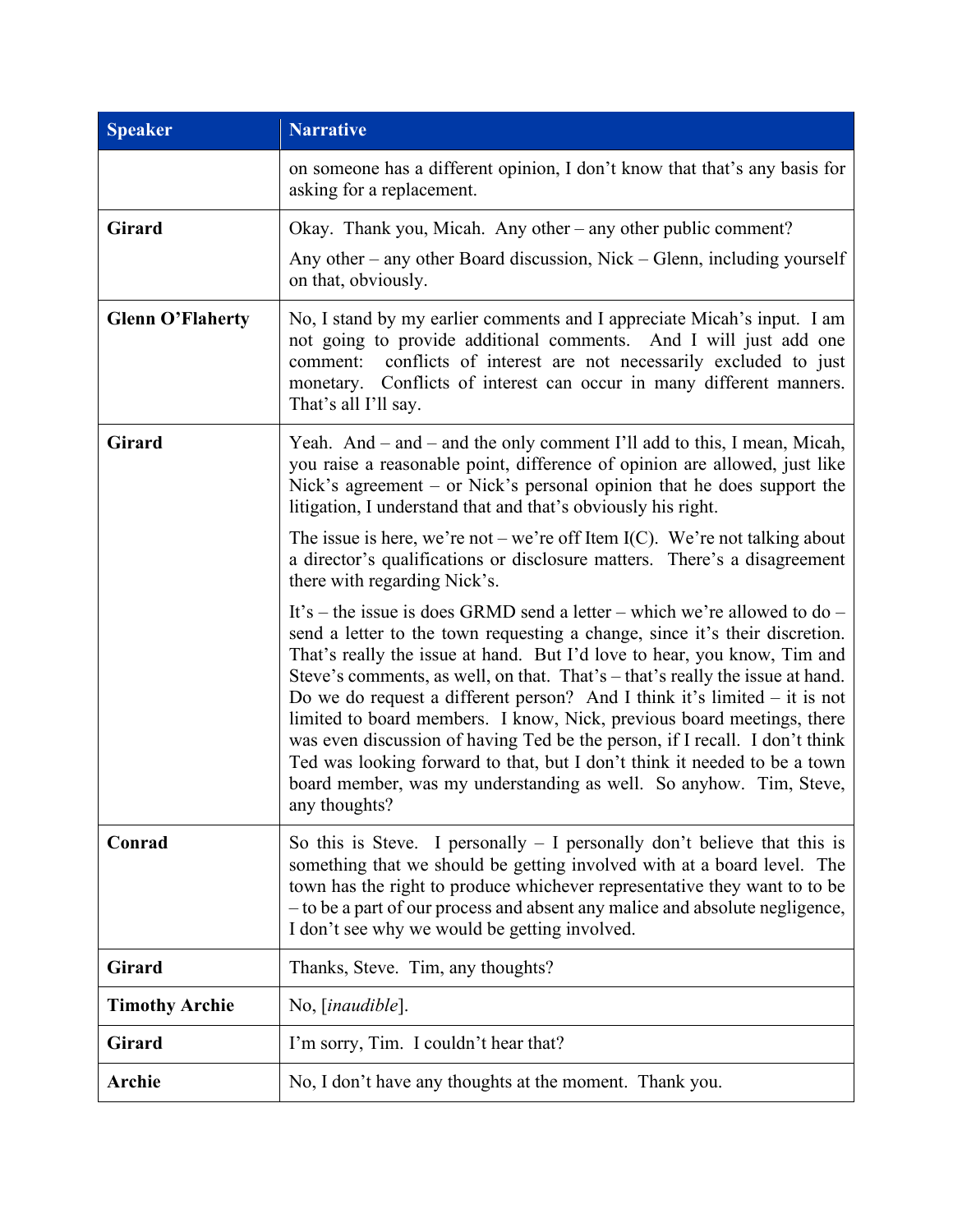| <b>Speaker</b>    | <b>Narrative</b>                                                                                                                                                                                                                                                                                                                                        |  |
|-------------------|---------------------------------------------------------------------------------------------------------------------------------------------------------------------------------------------------------------------------------------------------------------------------------------------------------------------------------------------------------|--|
| <b>Girard</b>     | Right. I mean, the only other thing I'll add for my two cents is that with all<br>the different issues going on in the neighborhood, all kinds of different<br>districts, all kind of committee, I think it's bound to be – there's differences<br>of opinion. Which is normal and a good thing for a community, I think.                               |  |
|                   | At the same time, I think the service plan is to have someone be truly<br>independent that is getting that information, as Nick said, feeding that<br>information back and forth from the town into this Board and be truly<br>independent. So I can $-$ I can $-$ I can see the $-$ I can see the point both<br>ways. That's the end of my discussion. |  |
|                   | Anything else to close up Glenn, from your perspective?                                                                                                                                                                                                                                                                                                 |  |
|                   | With that                                                                                                                                                                                                                                                                                                                                               |  |
| O'Flaherty        | Could I ask – could I ask before we – could I ask before we go to a vote,<br>given the fact that I don't know if Alan is now available or not to provide<br>legal input.                                                                                                                                                                                |  |
| <b>Girard</b>     | Alan, are you there?                                                                                                                                                                                                                                                                                                                                    |  |
|                   | I can send him a text, but we'll see if it goes through.                                                                                                                                                                                                                                                                                                |  |
| O'Flaherty        | I mean, I can see him there, but I can't tell if he's on his other meeting or<br>not.                                                                                                                                                                                                                                                                   |  |
| <b>Girard</b>     | What was going to be your – what was going to be your question?                                                                                                                                                                                                                                                                                         |  |
| O'Flaherty        | Well, I would like to get his input on this as well. And if necessary and we<br>have to go into executive session or if we want to defer it to later when<br>executive session with him anyways, I'd be willing to do that.                                                                                                                             |  |
| <b>Girard</b>     | Alan, are you on?                                                                                                                                                                                                                                                                                                                                       |  |
| <b>Alan Pogue</b> | Yeah, I am. Sorry, guys. I'm trying to do two things at once and I<br>apologize.                                                                                                                                                                                                                                                                        |  |
|                   | Glenn, would you ask me your question, please?                                                                                                                                                                                                                                                                                                          |  |
| O'Flaherty        | Well, I don't know if you heard the entire conversation, if you heard the<br>prepared remarks I had at the beginning. I will just summarize very<br>briefly                                                                                                                                                                                             |  |
| Pogue             | I did.                                                                                                                                                                                                                                                                                                                                                  |  |
| O'Flaherty        | that I believe that a conflict of interest exists for a number of reasons. I<br>think that the Board should make a request of the town board to have Mr.<br>Raible replaced. This is not a personal issue. I just think that there are $-$<br>there are some facts and circumstances in play. We have a dispute.                                        |  |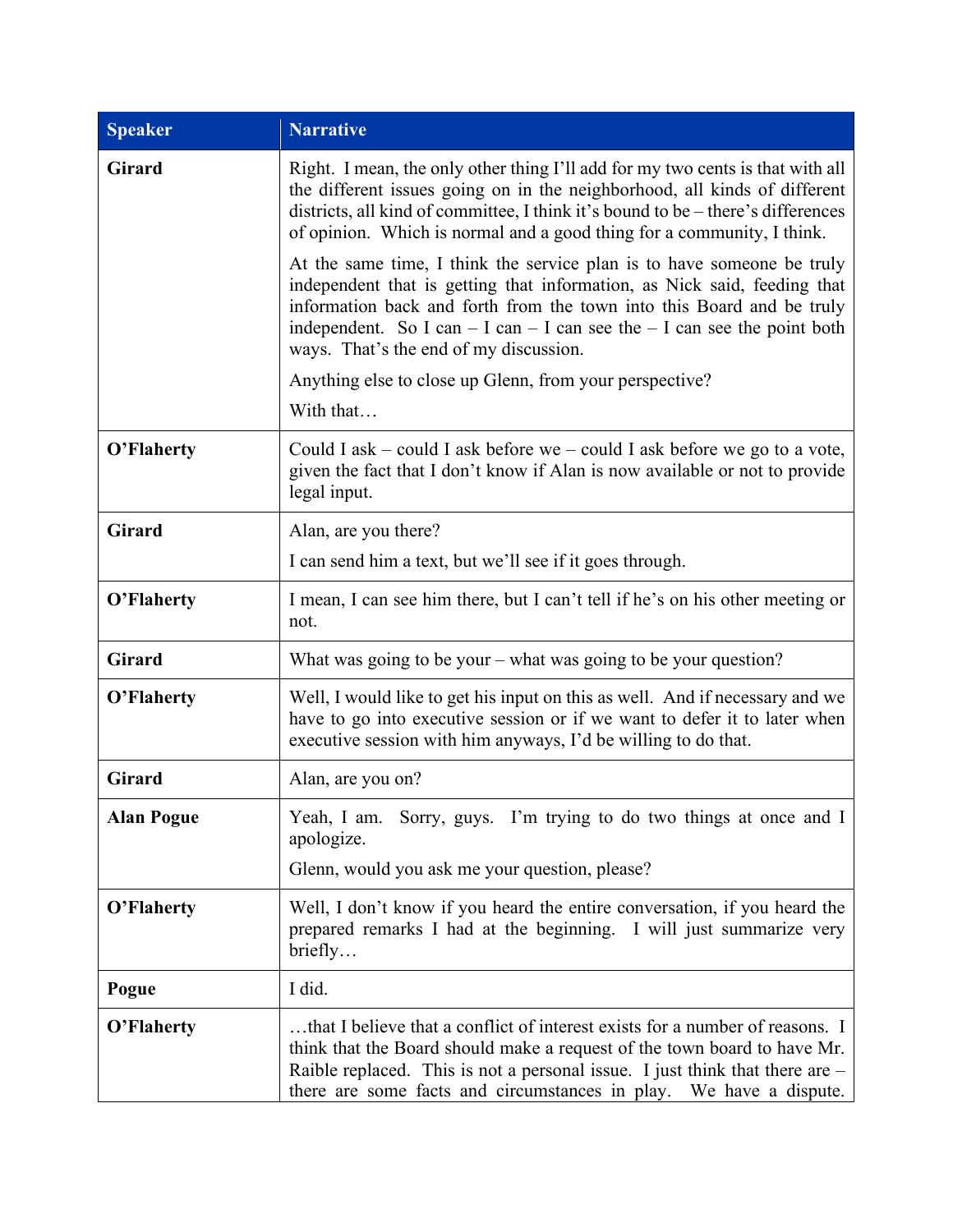| <b>Speaker</b> | <b>Narrative</b>                                                                                                                                                                                                                                                                                                                                                                                                                  |
|----------------|-----------------------------------------------------------------------------------------------------------------------------------------------------------------------------------------------------------------------------------------------------------------------------------------------------------------------------------------------------------------------------------------------------------------------------------|
|                | Natascha and I have a personal dispute with the developer. It's well known.<br>And I am unaware of the exact circumstances of Mr. Raible's involvement.<br>And I think it's prudent, with those unknowns, to have him continue to<br>serve in the capacity as the town representative to this Board.                                                                                                                              |
|                | At a minimum, there is a potential conflict of interest. That has to be<br>explored. In the interim, I think the prudent thing to do would be to have<br>him – recuse him today in that capacity and that's all I'm asking.                                                                                                                                                                                                       |
| Pogue          | So it's $up - it$ 's up to Nick to recuse himself. He's an advisory member. If<br>he doesn't want to, doesn't believe he should – I don't represent Nick. I<br>don't represent you. I represent the District, so I can't give the individuals<br>advice. If Nick believes there's potential conflict – conflict of interest, he<br>should do what he believes is right. If he doesn't, he should do what he<br>believes is right. |
|                | The second thing, though, Glenn, is I believe you - I believe Matt amended<br>the agenda to add this as an agenda item and so you are free to make a<br>motion that the Board on behalf of the District send communication to the<br>town requesting that the town replace Nick with someone else and the<br>Board can discuss that and if you get a second to the motion, have a yes-no<br>vote.                                 |
|                | $END$ @ 00:11:01                                                                                                                                                                                                                                                                                                                                                                                                                  |

# **Excerpt from Transcription of Portions of February 11, 2022 Session of Granby Ranch Metropolitan District**

# **Video recording available here: https://wolfersbergerllc.sharepoint.com/:v:/s/005- DRProcess/ETUAhIu7TcxKkO1qKTVc0gUBRoKcR2Txz1BIJm-b2GH0QQ**

| <b>Speaker</b>     | <b>Narrative</b>                                                                                                                                                                                                                                                                                                         |
|--------------------|--------------------------------------------------------------------------------------------------------------------------------------------------------------------------------------------------------------------------------------------------------------------------------------------------------------------------|
|                    | <b>Start</b> @ 00:00:00                                                                                                                                                                                                                                                                                                  |
| <b>Matt Girard</b> | So just – so $\Gamma$ ll – $\Gamma$ ll back up. This is the – calling the meeting to order for<br>the Granby Ranch Metropolitan District regular Board meeting of February<br>11, 2022.                                                                                                                                  |
|                    | So folks $-$ just to let people $-$ folks know, obviously this is being recorded<br>and will be posted on our website. So just want to make you aware of that.<br>I am – you know, I do want to welcome you – I want – glad folks – we've<br>got a lot of people on, obviously. Glad folks have joined and hopefully the |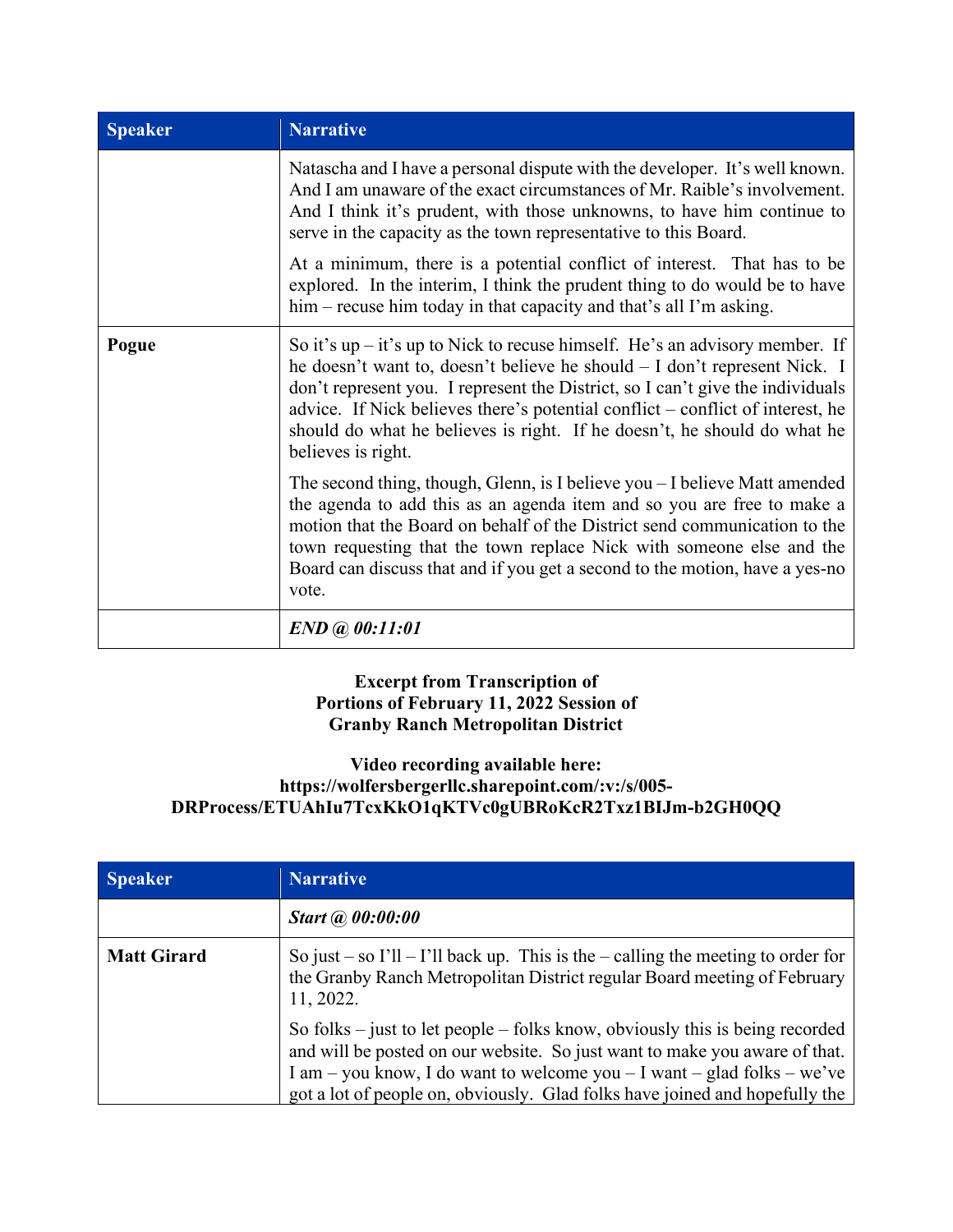| <b>Speaker</b>          | <b>Narrative</b>                                                                                                                                                                                                                                                                                                                                                                                                                                                                                                                              |  |
|-------------------------|-----------------------------------------------------------------------------------------------------------------------------------------------------------------------------------------------------------------------------------------------------------------------------------------------------------------------------------------------------------------------------------------------------------------------------------------------------------------------------------------------------------------------------------------------|--|
|                         | virtual meeting format makes it much easier for people to join, which is<br>great.                                                                                                                                                                                                                                                                                                                                                                                                                                                            |  |
|                         | I also realize $-$ I fully realize that one particular time of the day is not best<br>for all $-$ I don't know how many people we have on, 34 people $-$ all 34<br>people, which is why we rotate the meetings sometimes during the day,<br>during business hours and sometimes during the evening hours. We kind<br>of rotate these meetings back and forth trying to allow as many as possible<br>to join. So thanks for joining us on a Friday evening.                                                                                    |  |
|                         | Obviously for those that can't join in a particular Board meeting, either now<br>or going forward, like I said, we always record these and post these on our<br>website if people want to listen to them and be engaged.                                                                                                                                                                                                                                                                                                                      |  |
|                         | So, you know, I hope from all these points, you know, the Board, you know,<br>made it clear that the Board wants as much engagement from the<br>community as $-$ as $-$ as possible and reasonable that people can do.                                                                                                                                                                                                                                                                                                                        |  |
|                         | So with that, why don't we go to Item $I(C)$ on the agenda, which is Director<br>qualifications/disclosure matters. Any - any matters from Board members<br>on any agenda item that they might be disqualified on or anything else they<br>want to raise on this item?                                                                                                                                                                                                                                                                        |  |
| <b>Glenn O'Flaherty</b> | Yes, Matt. This is Glenn O'Flaherty. If you recall, at the time of our<br>November meeting, I had raised some concerns about conflicts of interest<br>as they pertain to Mr. Raible as the representative from the town. Given<br>the fact that we have not received any notifications from the town as to<br>update, I want to reiterate my comments from that meeting and restate that<br>I believe conflicts of interest exist. I know that we have this scheduled as<br>Item $I - H$ and I will refrain and keep comments to that period. |  |
| <b>Girard</b>           | Okay. Yeah. We'll take that item up in Item $I - I'm$ sorry, that's I(H), as<br>you said, Glenn.                                                                                                                                                                                                                                                                                                                                                                                                                                              |  |
|                         | Any other Board member issues with Director Qualifications or Disclosure<br>matters?                                                                                                                                                                                                                                                                                                                                                                                                                                                          |  |
|                         | And I'll ask our                                                                                                                                                                                                                                                                                                                                                                                                                                                                                                                              |  |
| <b>Timothy Archie</b>   | No.                                                                                                                                                                                                                                                                                                                                                                                                                                                                                                                                           |  |
| <b>Girard</b>           | Thank you. And I'll ask our District attorney, Alan Pogue, anything that's<br>been brought to your attention, Alan, on any matters here?                                                                                                                                                                                                                                                                                                                                                                                                      |  |
| <b>Alan Pogue</b>       | No, Matt. Nothing.                                                                                                                                                                                                                                                                                                                                                                                                                                                                                                                            |  |
| <b>Girard</b>           | Thank you. Thank you. All right. Plowing right ahead, we'll get to Item<br>$I(D)$ .                                                                                                                                                                                                                                                                                                                                                                                                                                                           |  |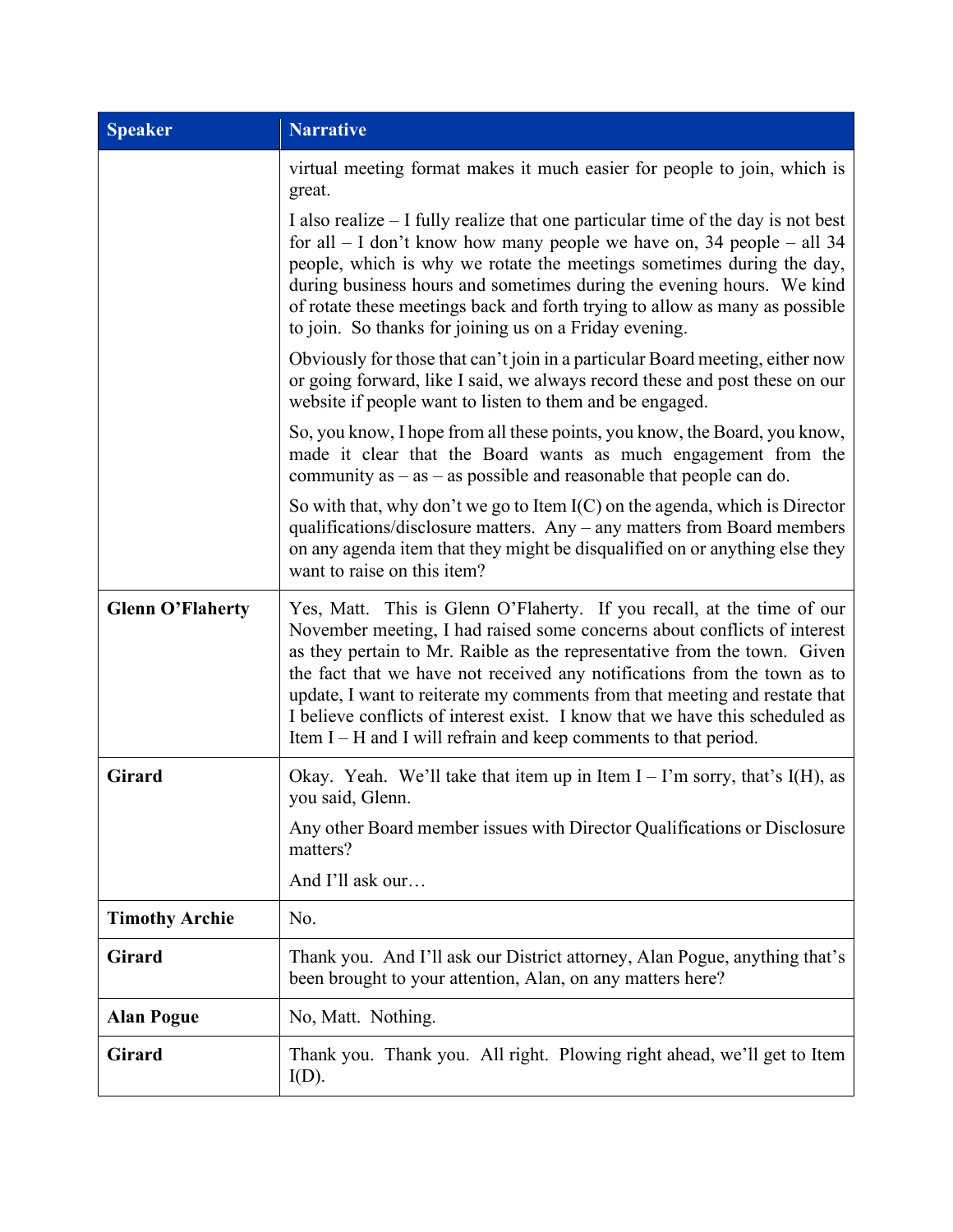| <b>Speaker</b>     | <b>Narrative</b>                                                                                                                                                                                                                                                                                                                                                                                                                                                                                                                                                                                                                                                                                                                                                                                                                                                                                                                                                                                                                                                                                                                                                                                                                                                                                                                                              |  |
|--------------------|---------------------------------------------------------------------------------------------------------------------------------------------------------------------------------------------------------------------------------------------------------------------------------------------------------------------------------------------------------------------------------------------------------------------------------------------------------------------------------------------------------------------------------------------------------------------------------------------------------------------------------------------------------------------------------------------------------------------------------------------------------------------------------------------------------------------------------------------------------------------------------------------------------------------------------------------------------------------------------------------------------------------------------------------------------------------------------------------------------------------------------------------------------------------------------------------------------------------------------------------------------------------------------------------------------------------------------------------------------------|--|
|                    | $END$ @ 00:02:35                                                                                                                                                                                                                                                                                                                                                                                                                                                                                                                                                                                                                                                                                                                                                                                                                                                                                                                                                                                                                                                                                                                                                                                                                                                                                                                                              |  |
|                    |                                                                                                                                                                                                                                                                                                                                                                                                                                                                                                                                                                                                                                                                                                                                                                                                                                                                                                                                                                                                                                                                                                                                                                                                                                                                                                                                                               |  |
|                    | Start @ 00:13:45                                                                                                                                                                                                                                                                                                                                                                                                                                                                                                                                                                                                                                                                                                                                                                                                                                                                                                                                                                                                                                                                                                                                                                                                                                                                                                                                              |  |
| Girard             | Okay. That takes us to item $I - or I(I)$ . I(I), Status Update on the 2022<br>Board election and that's being run by our District Manager, Charles<br>Wolfersberger, so I am going to turn that over to $-$ I'm sorry. We are on<br>item I(H). I'm sorry. I skipped that one.                                                                                                                                                                                                                                                                                                                                                                                                                                                                                                                                                                                                                                                                                                                                                                                                                                                                                                                                                                                                                                                                                |  |
|                    | So this is an item that we took up at the last Board meeting. Glenn<br>referenced it again at the start of this meeting about a potential or potential<br>perceived conflict of interest with our current rep from the town, which is<br>Trustee Raible, who's on the call, I believe? Yeah. And what this Board -<br>what this Board did is passed a motion to simply write a letter to the town<br>to request - you know, we can request they change it. They don't have to<br>agree with it. They don't have to make the change. But we agreed to write<br>a letter to the town to make the request that they change the town rep<br>because of a potential – potential perceived conflict of interest. Wrote –<br>you see the letter here. What is it dated? What does it say? November<br>$22nd$ ? November $22nd$ we submitted the letter - I signed the letter on the<br>Board's behalf as the Board voted to do. Had some interaction with the<br>town manager, Ted Cherry, but we have not gotten $-$ so what is that? A<br>month and a half ago now? Have not gotten a response – a written response<br>from the town. Had some email interaction with Ted Cherry, but not sure<br>what the issue is on their end. I obviously can't speak for him. So not sure<br>why they haven't responded. So that's the update. Any public comment<br>on that? |  |
| <b>Moderator</b>   | We have one comment from Tom DeBoalt?                                                                                                                                                                                                                                                                                                                                                                                                                                                                                                                                                                                                                                                                                                                                                                                                                                                                                                                                                                                                                                                                                                                                                                                                                                                                                                                         |  |
| <b>Tom DeBoalt</b> | Hey, Matt! It's Tom – yeah, it's Tom here. I'm sitting next to Debbie.<br>We're listening together here.                                                                                                                                                                                                                                                                                                                                                                                                                                                                                                                                                                                                                                                                                                                                                                                                                                                                                                                                                                                                                                                                                                                                                                                                                                                      |  |
|                    | Yeah, what perceived conflict of interest is there? All I see is perhaps a<br>personality conflict? But I don't see a conflict of interest as it relates to the<br>town and GMRD [sic].                                                                                                                                                                                                                                                                                                                                                                                                                                                                                                                                                                                                                                                                                                                                                                                                                                                                                                                                                                                                                                                                                                                                                                       |  |
| <b>Girard</b>      | Yeah.                                                                                                                                                                                                                                                                                                                                                                                                                                                                                                                                                                                                                                                                                                                                                                                                                                                                                                                                                                                                                                                                                                                                                                                                                                                                                                                                                         |  |
| <b>DeBoalt</b>     | So if you could clarify that, I'd appreciate it. Thanks.                                                                                                                                                                                                                                                                                                                                                                                                                                                                                                                                                                                                                                                                                                                                                                                                                                                                                                                                                                                                                                                                                                                                                                                                                                                                                                      |  |
| <b>Girard</b>      | Director O'Flaherty raised it, so I'll let – Director O'Flaherty, if you're<br>okay responding to that?                                                                                                                                                                                                                                                                                                                                                                                                                                                                                                                                                                                                                                                                                                                                                                                                                                                                                                                                                                                                                                                                                                                                                                                                                                                       |  |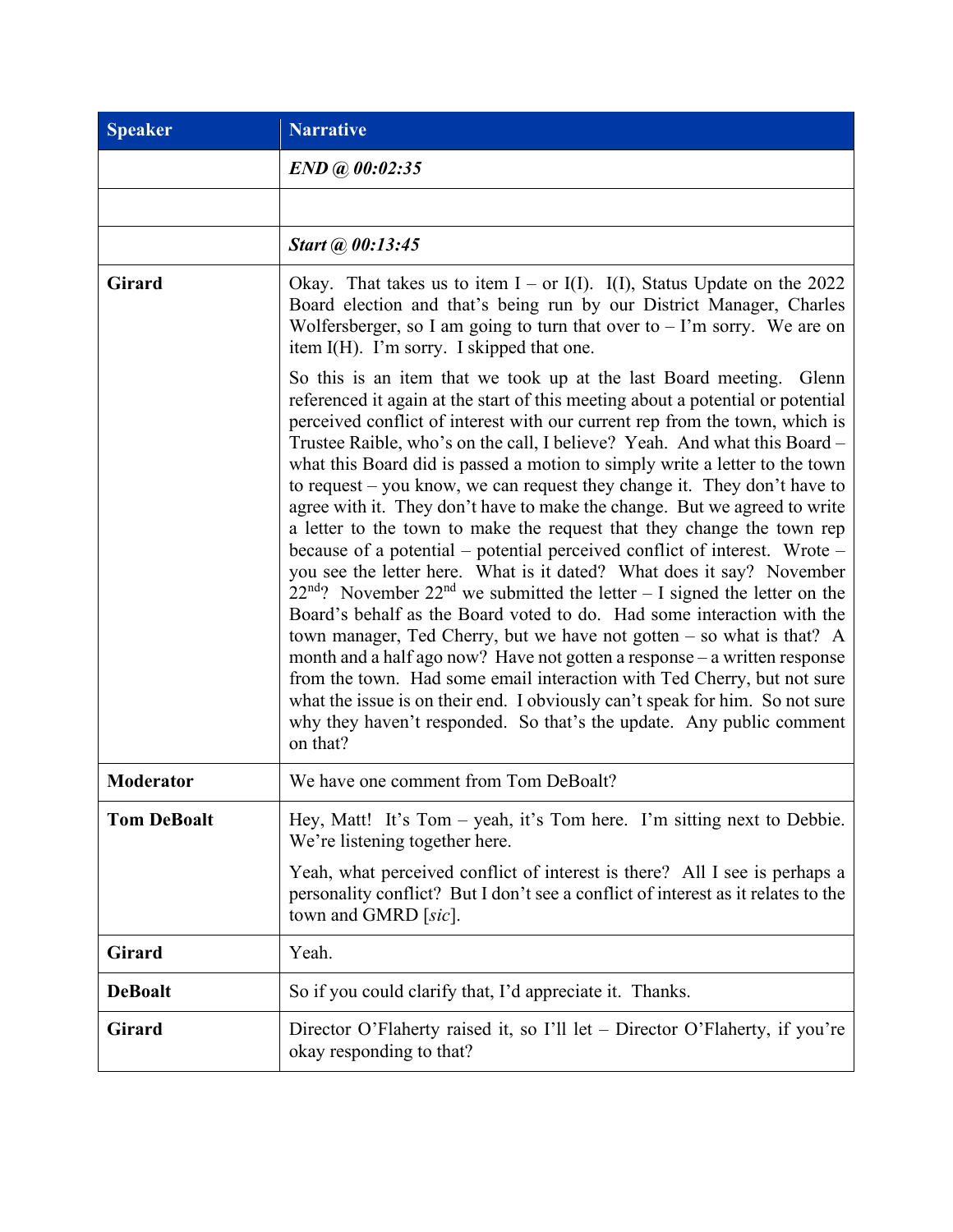| <b>Speaker</b> | <b>Narrative</b>                                                                                                                                                                                                                                                                                      |  |
|----------------|-------------------------------------------------------------------------------------------------------------------------------------------------------------------------------------------------------------------------------------------------------------------------------------------------------|--|
| O'Flaherty     | Yeah. I'll give a quick summary. And Mr. DeBoalt, I gave a very lengthy,<br>detailed explanation at the time of our November meeting, so I'm not really<br>interested in repeating all of that.                                                                                                       |  |
|                | I will go on to state the fact that Mr. Raible participated in some<br>conversations with Mr. Glarner as it pertains to the threatened bike<br>trail/hiking trail that's being purported to go right through my front yard.                                                                           |  |
|                | Mr. Raible denies that. That's fine. He has the right to do so. But given<br>the fact that we will probably end up with litigation as it pertains to this<br>trail, Mr. Raible's participation in that conversation is a conflict of interest,<br>as far as I'm concerned.                            |  |
|                | The Board voted on that. We sent a letter to the town. The town has not<br>done anything and it's over two months now. So I perceive it to be a<br>conflict of interest. I think in the best interest of all parties, Mr. Raible<br>should recuse himself and have the town designate another person. |  |
| <b>DeBoalt</b> | Well, Glenn, if that's $-$ if that's a conflict of interest                                                                                                                                                                                                                                           |  |
| <b>Girard</b>  | Hey, Tom?                                                                                                                                                                                                                                                                                             |  |
| <b>DeBoalt</b> | shouldn't you recuse yourself as well? Since you're a party to this?                                                                                                                                                                                                                                  |  |
| Girard         | Hey, Tom? We're not going to have a free for all here.                                                                                                                                                                                                                                                |  |
| O'Flaherty     | [ <i>inaudible</i> ] Tom.                                                                                                                                                                                                                                                                             |  |
| <b>DeBoalt</b> | Okay. Well                                                                                                                                                                                                                                                                                            |  |
| <b>Girard</b>  | Guys, guys. We're not going to have a free for all here. So we've talking<br>- we're talking about an issue on the agenda, Tom, so let's keep it to the<br>item on the agenda.                                                                                                                        |  |
| <b>DeBoalt</b> | Okay. Well, that's my comment. That is seems like a personality conflict<br>instead of a conflict between GMRD [sic] and the town. That would be my<br>final comment. Thanks.                                                                                                                         |  |
| <b>Girard</b>  | Fair enough, Tom. And once again, this is – as Nick said – as – as – as $a$ –<br>as Director O'Flaherty said, it's $a$ – we didn't say it's a conflict of interest.<br>We said it's a potential conflict of interest that we're trying to avoid the<br>perception of it. So that was the request.     |  |
|                | And I stand corrected by Director O'Flaherty. It has been two and a half<br>months. It's not been one and a half months. Right? So I'm not sure what<br>the $-$ what the $-$ what the lack of response is from the town on that one.                                                                  |  |
|                | So any other public comment on that one? Micah?                                                                                                                                                                                                                                                       |  |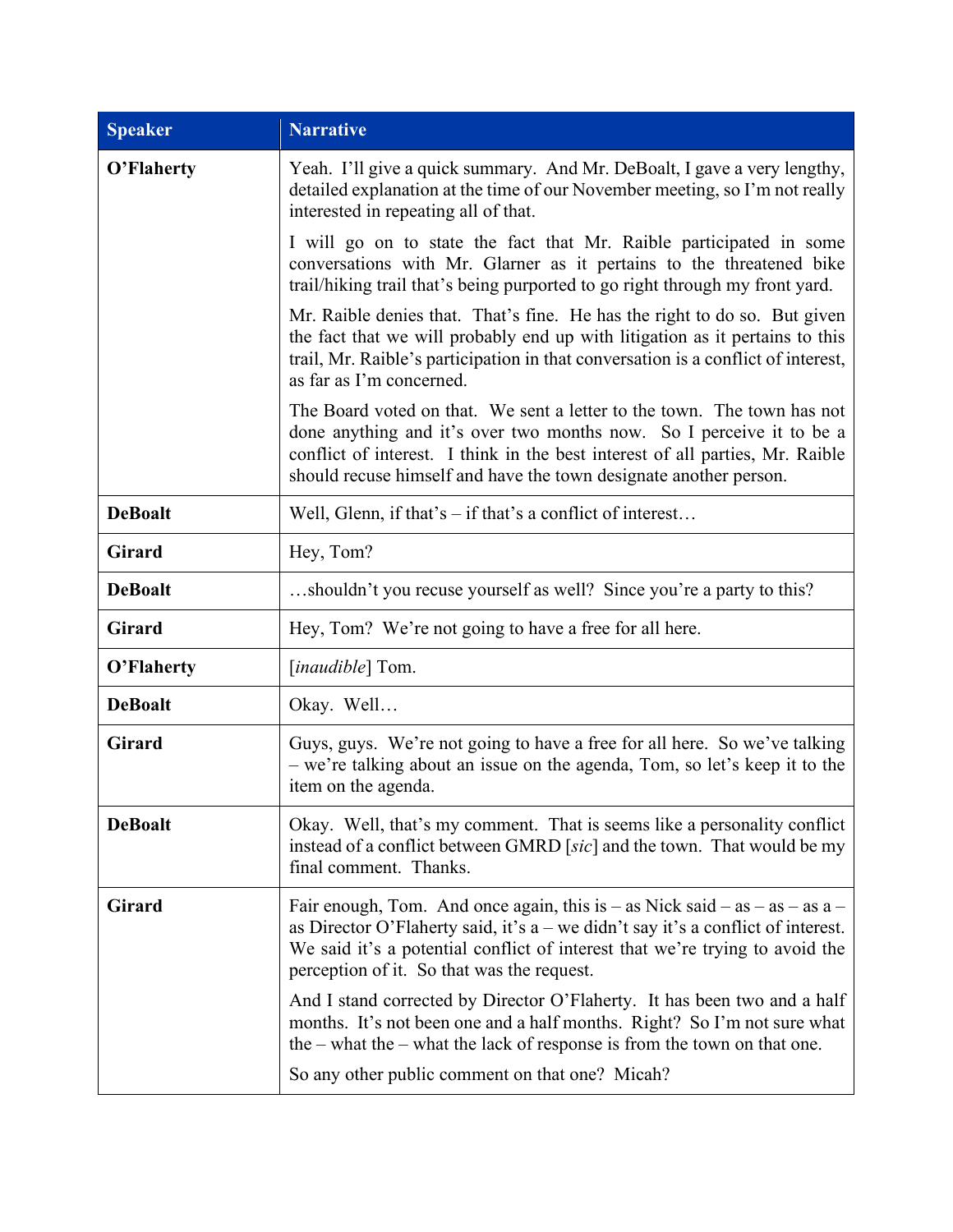| <b>Speaker</b>           | <b>Narrative</b>                                                                                                                                                                                                                                                                                                                                                                                                                                                                                                                                                                                                                                                                                                                                                                                                                                                |  |  |
|--------------------------|-----------------------------------------------------------------------------------------------------------------------------------------------------------------------------------------------------------------------------------------------------------------------------------------------------------------------------------------------------------------------------------------------------------------------------------------------------------------------------------------------------------------------------------------------------------------------------------------------------------------------------------------------------------------------------------------------------------------------------------------------------------------------------------------------------------------------------------------------------------------|--|--|
|                          | Oh, I'm sorry. Let's back it up. Ted - Ted chimed in first. Ted, I didn't<br>know you were on the call. Welcome to the call. Thank you for joining.                                                                                                                                                                                                                                                                                                                                                                                                                                                                                                                                                                                                                                                                                                             |  |  |
| <b>Ted Cherry</b>        | Absolutely. Good evening everyone. So I just want to just talk a little bit<br>about this from my end. We have responded to this Board. I have<br>responded to this Board a number of times telling them that they're more<br>than welcome to come to a board meeting and make unscheduled public<br>comment on this item, should they choose to. So the assertation that you<br>haven't received any communications back from the town yet is incorrect.<br>You have gotten a written response from me via email for those purposes.                                                                                                                                                                                                                                                                                                                           |  |  |
|                          | And I would just go on to say that for all the members of this call, you may<br>want to look into what a conflict of interest actually is because Nick is not<br>a voting member of this board, so technically he can't necessarily have a<br>conflict of interest.                                                                                                                                                                                                                                                                                                                                                                                                                                                                                                                                                                                             |  |  |
|                          | So I just want to set the record straight and make sure that we're telling the<br>full truth on everything, that you have received communications back from<br>the town and that you have been welcome to come to a board meeting to<br>raise this issue. Thanks.                                                                                                                                                                                                                                                                                                                                                                                                                                                                                                                                                                                               |  |  |
| <b>Girard</b>            | Thank you for the clarification, Ted. I'll jump in also in terms of the<br>discussion we had. I agree, you have responded and we have a dialogue<br>back and forth and as I said in the email, we don't – we don't – the letter<br>stands on its own two legs. All we're asking for is the town to take it up<br>with the town board and they can respond yes or no with the request. If<br>they respond yes, a certain thing. If they respond no, a certain thing.<br>There's no need for us to present the letter. The letter stands by itself. So<br>that's the request for the town to consider and the town board to consider,<br>yes or no and respond in writing yes or no with the request. That's really<br>it. So I'll leave it at that.<br>Micah, comment?                                                                                           |  |  |
| <b>Micah Hildenbrand</b> | Yes, I think that $-$ just to come $-$ I mean, to follow what Ted said, I think<br>that people need to be aware of what a conflict of interest is. Not only is<br>Nick not $-$ he doesn't have a vote, but he is also a homeowner and I believe<br>that he lives within GRMD and so whatever he is doing, just listening or<br>reporting back to the town, I can understand that maybe if the issue the<br>O'Flahertys are concerned with was actually before GRMD or before the<br>town, then I could see that maybe Nick should not speak as a representative<br>of the town in that situation. But in general situations that have nothing to<br>do, there are conflicts between board members or between homeowners all<br>the time and I don't think that that necessarily constitutes a real conflict of<br>interest for $-$ like for this type of thing. |  |  |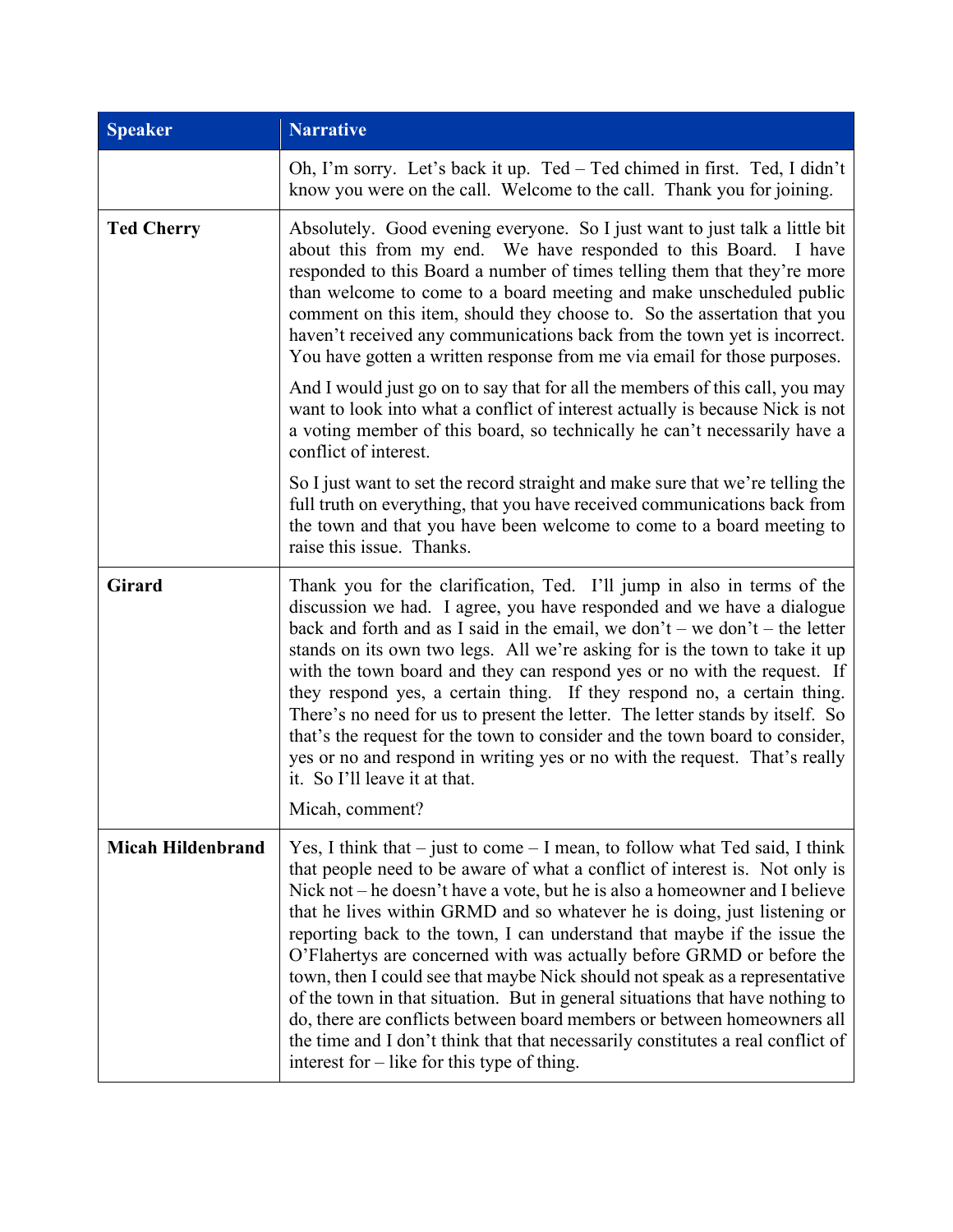| <b>Speaker</b> | <b>Narrative</b>                                                                                                                                                                                                                                                                                                                                                                                                                                                                                                                     |  |
|----------------|--------------------------------------------------------------------------------------------------------------------------------------------------------------------------------------------------------------------------------------------------------------------------------------------------------------------------------------------------------------------------------------------------------------------------------------------------------------------------------------------------------------------------------------|--|
|                | So I think that we might really $-$ it's kind of embarrassing, I think, to say<br>that he can't sit as a non-voting member on the board because he might<br>have a conflict with one of the board members that doesn't relate to GRMD<br>or to the town.                                                                                                                                                                                                                                                                             |  |
| <b>Girard</b>  | Yeah, the only thing that I'd respond is that if the town doesn't want to<br>change him out, we can't – we can't kick him off, obviously, Micah. So<br>we have every intention of living up to the requirements of our agreements<br>with the town and the town gets to appoint a town manager and if they keep<br>it or change it to whoever, we will live up to that. It has kind of nothing to<br>do with the request, but I appreciate the comment.                                                                              |  |
| O'Flaherty     | Mister – Mr. Girard, I'd like to add commentary. First and foremost, again,<br>if anybody had listened to the meeting last November, I did state that Mr.<br>Raible is a homeowner. He obviously has the rights and privileges to<br>participate as a homeowner and provide his commentary, whatever that<br>may be.                                                                                                                                                                                                                 |  |
|                | That being said, once again, given the setbacks and circumstances and the<br>likelihood of litigation, I would think, in an abundance of caution, recusing<br>yourself with a potential for conflicts of interest is in the best interest of all<br>parties. It is not embarrassing.                                                                                                                                                                                                                                                 |  |
|                | I think that running things in a transparent, ethical manner are in the best<br>interests of GRMD and for the town board. And I'll finish with that.                                                                                                                                                                                                                                                                                                                                                                                 |  |
| <b>Girard</b>  | Thanks. Any other public comment on this agenda item $I(H)$ ?                                                                                                                                                                                                                                                                                                                                                                                                                                                                        |  |
|                | Any other Board discussion on the matter, Tim or Glenn? You've already<br>commented, Glenn, obviously, [inaudible]. Tim, any other comments?                                                                                                                                                                                                                                                                                                                                                                                         |  |
| <b>Archie</b>  | Nope.                                                                                                                                                                                                                                                                                                                                                                                                                                                                                                                                |  |
| <b>Girard</b>  | Okay. I don't think there's any other action, at least from my perspective,<br>to take for this board. You know, we've – we've – we've approved making<br>the request to the town. The town can either accept it or not. It's up to the<br>town, not to us. And they can – if they want to keep it as Trustee Raible,<br>we'll live up to it. If they want to change it, we'll live up to whoever they<br>want to appoint. So I think we'll leave it at that if there's no other<br>comments from the Board.<br>Okay. Let's move on. |  |
|                | END @ 00:22:46                                                                                                                                                                                                                                                                                                                                                                                                                                                                                                                       |  |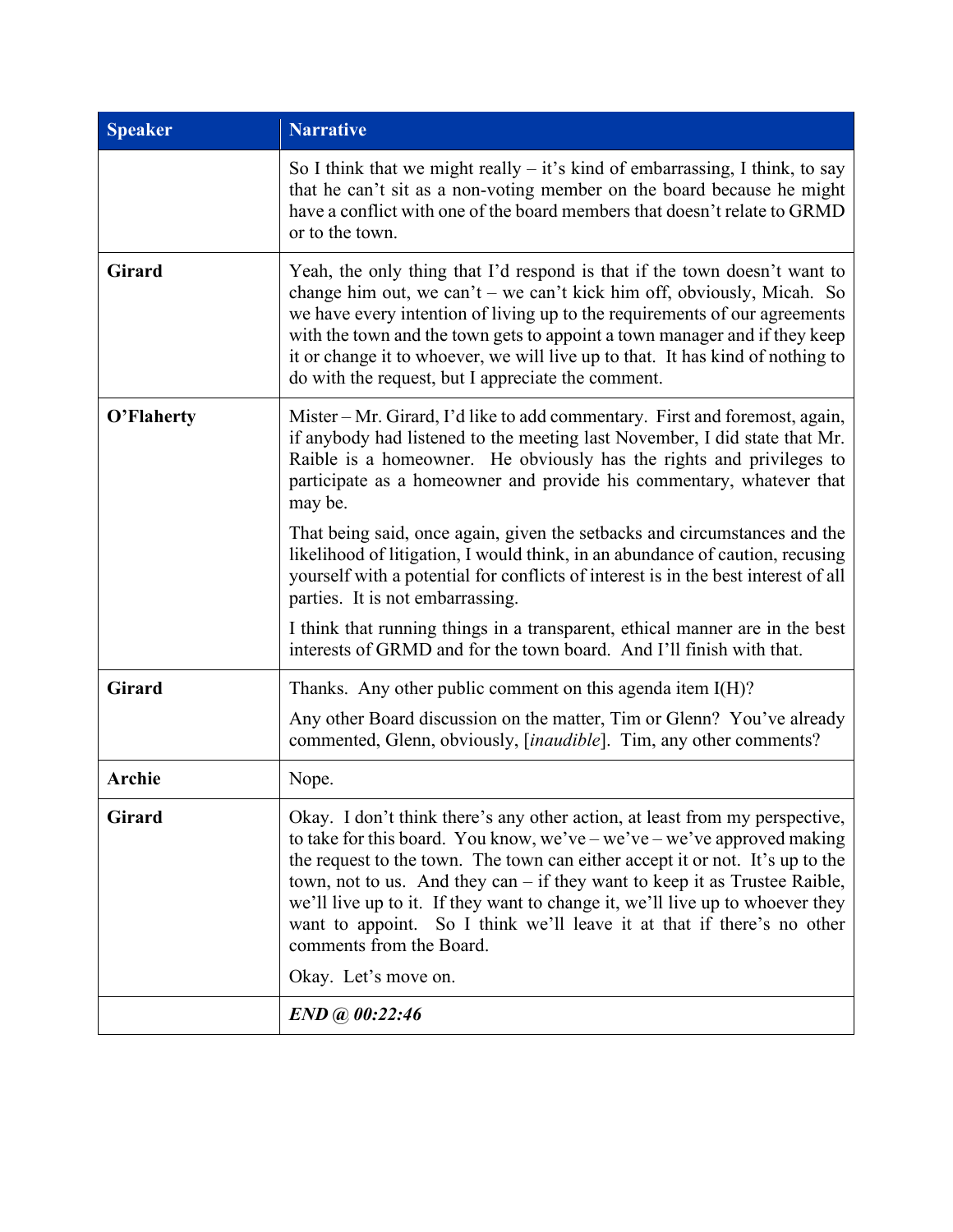#### **GRANBY RANCH METROPOLITAN DISTRICT**

November 22, 2021

#### **VIA ELECTRONIC MAIL**

Ted Cherry, Town Manager Town of Granby PO Box 440 Granby, Colorado 80446 tcherry@townofgranby.com

> Re: Perceived Conflict of Interest of Current Town Representative Appointed to **Granby Ranch Metropolitan District**

Dear Mr. Cherry,

At the regular meeting of Granby Ranch Metropolitan District (the "District") held on Friday, November 12, 2021, the Board of Directors of the District (the "Board") discussed the potential conflict of interest of the current Town Representative to the District, Nick Raible. At that same meeting the Board approved the sending of a letter to the Town regarding the Board's concern about the perceived conflict of interest of Mr. Raible.

The Board respectfully requests that the Town remove Mr. Raible from the position of Town Representative due to the perceived conflict of interest and appoint a new Town Representative to participate as a non-voting member of the District.

Thank you and please contact me if you have any questions.

Sincerely,

at N

## **Granby Ranch Planning Commission Meeting** of March 7, 2022

#### Audio available here:

https://www.townofgranby.com/vertical/sites/%7B89161B06-4754-446C-B6BF-16585CE8AB42%7D/uploads/PC 03 07 2022 MINUTES DRAFT.dcr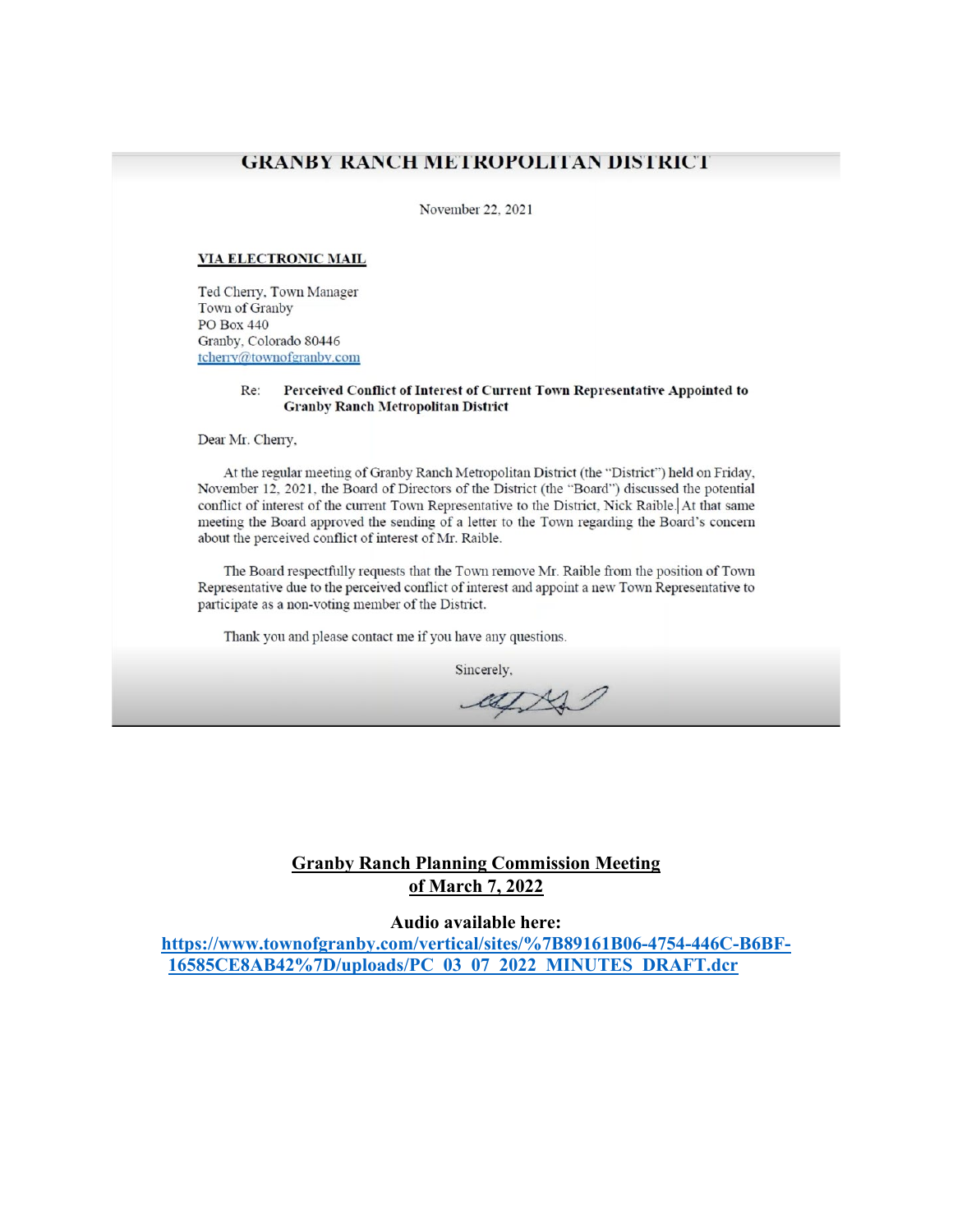| DISTRICT COURT, GRAND COUNTY,                                                             | DATE FILED: March 1, 2022 9:46 AM<br>FILING ID: 76A07A5857731 |
|-------------------------------------------------------------------------------------------|---------------------------------------------------------------|
| <b>COLORADO</b>                                                                           | <b>CASE NUMBER: 2022CV30015</b>                               |
| Court Address: 307 Moffat Avenue                                                          |                                                               |
| Hot Sulphur Springs, CO 80451                                                             |                                                               |
|                                                                                           |                                                               |
| Plaintiffs: GRCO LLC, a Missouri limited                                                  |                                                               |
| liability company, and GR Terra, LLC, a Missouri                                          |                                                               |
| limited liability company.                                                                |                                                               |
|                                                                                           |                                                               |
| V.                                                                                        |                                                               |
|                                                                                           | $\triangle$ COURT USE ONLY $\triangle$                        |
| <b>Defendants:</b> Glenn and Natascha O'Flaherty, an<br>individual, and ALL OTHER UNKNOWN |                                                               |
| <b>OCCUPANTS.</b>                                                                         |                                                               |
|                                                                                           |                                                               |
| <b>Attorneys for Plaintiffs</b>                                                           |                                                               |
| Jamie H. Steiner, #49304                                                                  | Case No.:                                                     |
| Husch Blackwell LLP                                                                       |                                                               |
| 1801 Wewatta Street, Suite 1000                                                           | Division:                                                     |
| Denver, CO 80202                                                                          |                                                               |
| $P: (303) 749 - 7200$                                                                     |                                                               |
| $F: (303) 749 - 7272$                                                                     |                                                               |
| jamie.steiner@huschblackwell.com                                                          |                                                               |
|                                                                                           |                                                               |
|                                                                                           |                                                               |
|                                                                                           |                                                               |

# **COMPLAINT UNDER C.R.C.P. 105**

GRCO LLC and GR Terra LLC ("Plaintiffs"), by and through undersigned counsel, submit the following Complaint against Defendants Glenn and Natascha O'Flaherty, and any other unknown person claiming an interest in the subject property (collectively, "Defendants"), and alleges as follows:

# PARTIES, VENUE, AND JURISDICTION

 $1.$ Plaintiffs GRCO LLC ("GRGO") and GR Terra LLC ("GR Terra") are Missouri Limited Liability Companies with their principal place of business located at 1701 Macklind Avenue, St. Louis, MO 63110. Plaintiffs' registered agents are located at 365 E. Agate Ave, Unit A, Granby, CO 80446, and its mailing address is PO Box 949, Granby, CO 80446.

2. Upon information and belief, Defendants are individuals domiciled in Grand County, Colorado, located at 132 Fairway Ln., Granby, CO.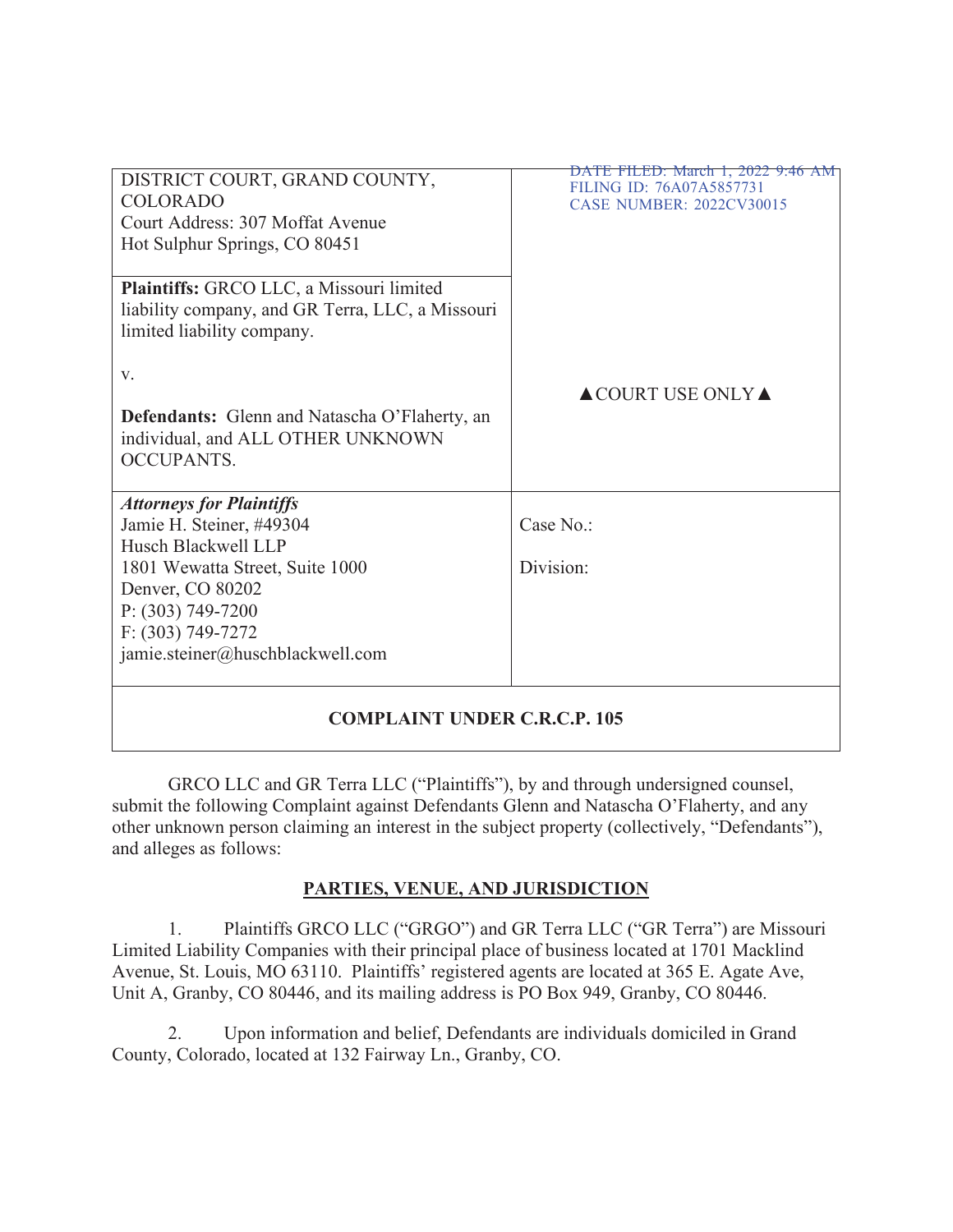Venue is proper before this Court pursuant to C.R.C.P. 98(a) because the property  $3.$ that is the subject of this action is in Grand County, Colorado.

4. The Court has jurisdiction over Defendants under C.R.C.P. 105 because this is an action to adjudicate disputed rights in real property.

## **GENERAL ALLEGATIONS**

5. GP Granby Holdings, LLC, a Delaware limited liability company ("GPGH"), acquired certain portions of the Granby Ranch development located in Grand County, Colorado, together with, among other things, all development rights, all appurtenances, easements, rights, and rights-of-way related thereto (collectively, the "Development Property") by Public Trustee Deeds executed by the Public Trustee of Grand County, Colorado in favor of GPGH pursuant to nonjudicial foreclosure sales under deeds of trusts encumbering the Development Property, which deeds of trust were granted by Granby Realty Holdings LLC, a Colorado limited liability company ("GRH").

6. On May 5, 2021, GRCO purchased portions of the Development Property, together with, among other things, the rights, easements, development rights, privileges, and appurtenances related thereto, through Special Warranty Deed from GPGH (the "Special Warranty Deed"), and GRCO remains the fee owner of portions of the Development Property. A copy of the Special Warranty Deed is attached hereto as Exhibit A.

In connection with GPGH's sale of portions of the Development Property to 7. GRCO, GPGH further assigned, sold and transferred to GRCO, among other things, all development rights and other intangible rights, title, interest, privileges and appurtenances related to the portions of the Development Property purchased by GRCO or used in connection therewith, its use or operation or the construction and development thereof, and all licenses, consents, easements, rights-of-way and approvals issued, approved or granted by any private parties to make use of utilities and to insure vehicular and pedestrian ingress and egress to such portions of the Development Property, pursuant to that certain Bill of Sale and General Assignment dated May 5, 2021 by and between GPGH, GP Amenities Holdings, LLC and GRCO (the "Bill of Sale"), a copy of which is attached hereto as Exhibit B.

8. Pursuant to the Special Warranty Deed and Bill of Sale, GRCO, as successor-ininterest to GRH and GPGH, became the holder of the rights of GRH under that certain "Trail Easement" described in Recorded Plat of Granby Ranch Filing No. 2, recorded on May 27, 2005 at Reception No. 2005005488 of the Grand County Official Records ("2005 Plat"), a copy of which is attached hereto as Exhibit C. An enlarged excerpt of Note 9 of the 2005 Plan is attached hereto as Exhibit C1.

In addition, in conjunction with GRCO's purchase of portions of the Development  $9<sub>1</sub>$ Property, pursuant to that Quitclaim Assignment from GRH To GRCO dated September 15, 2021, attached hereto as Exhibit D, GRH quitclaimed to GRCO all of GRH's title, right, interest, claim and privilege to the Trail Easement.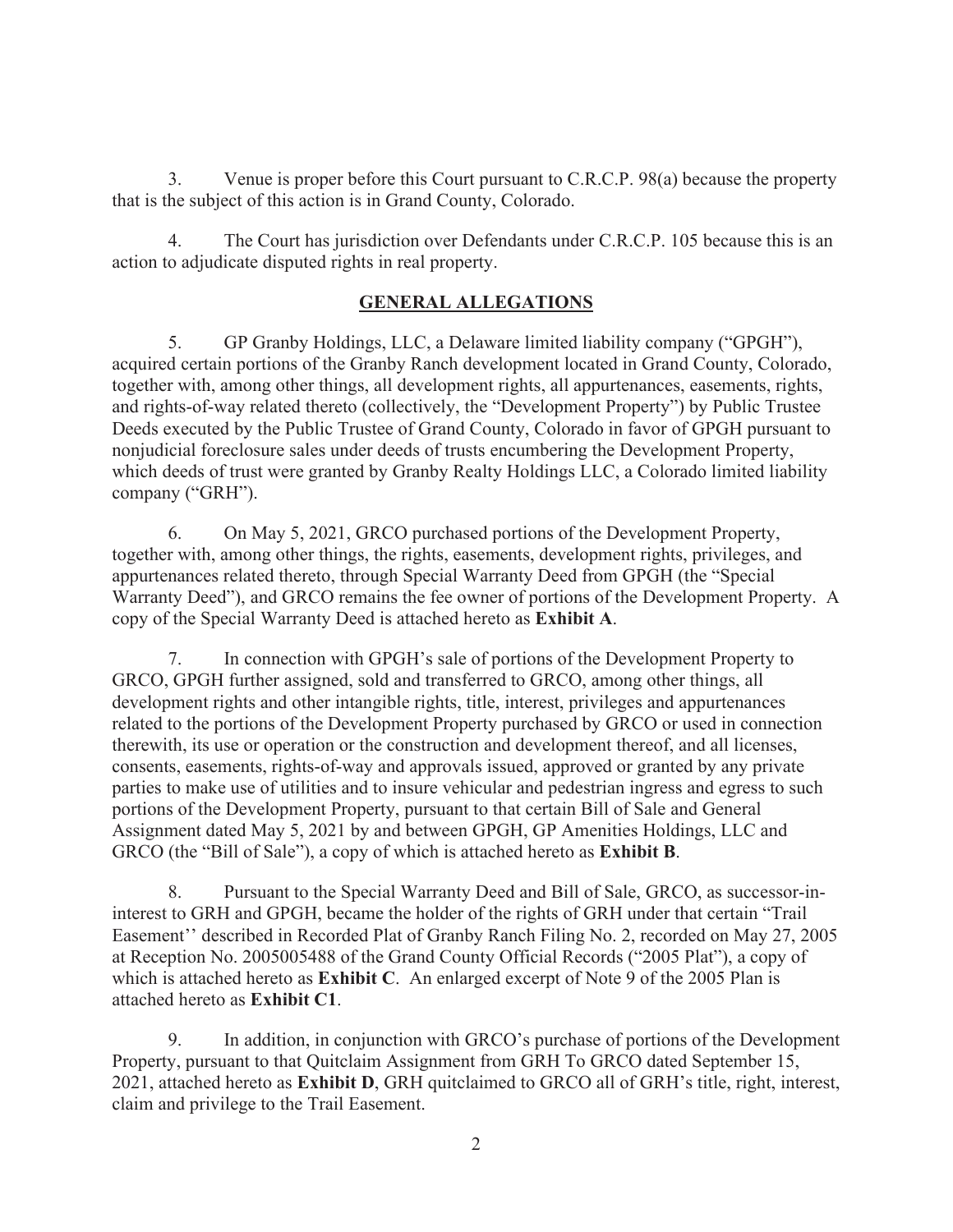As set forth in Note 9 of the 2005 Plat, GRH reserved to itself and its successors, 10. assigns and/or designee, a perpetual, non-exclusive blanket easement over the property described therein for the uses set forth therein, including, but not limited to:

> ...the construction, use, operation, maintenance and repair of one or more trails for nonmotorized recreational use (including, without limitation, hiking, biking, horseback riding and skiing), including the right of vehicular and pedestrian ingress and egress for construction, maintenance and repair of such trails and the right to install, maintain, repair and operate such signs, equipment and facilities (including, without limitation, snowmaking equipment), as [Granby Realty Holdings LLC], its successors or assigns may deem desirable in connection with such trails (collectively, "Trail Purposes"). See Exhibit C1.

11. The Trail Easement established in the 2005 Plat extends over all of the property acquired by Defendants described as Tract B added to the Defendants' Lot 15 per a 2015 Administrative Plat Amendment and conveyed via General Warranty Deed dated June 12, 2018, and recorded on June 14, 2018 at Reception No. 2018004508 of the Grand County Official Records, which property is legally described on the General Warranty Deed attached thereto as **Exhibit E** (and Exhibit A thereto), referred to herein as the "O'Flaherty Burdened Property."

Defendants acquired the O'Flaherty Burdened Property subject to all rights  $12.$ established in the 2005 Plat, including the Trail Easement.

 $13.$ There may be persons interested in the subject matter of this action whose names cannot be inserted herein because said names are unknown to the Plaintiffs although diligent efforts have been made to ascertain the names of said persons; such persons have been made defendants and designated as "all unknown persons who claim any interest in the subject matter of this action"; so far as Plaintiffs' knowledge extends, the interests of the unknown parties are derived through some one or more of the named defendants.

GRCO, as successor and assignee of GRH, and holder of the Trail Easement is 14. entitled to enforce all rights reserved by and to GRH pursuant to the Trail Easement, including rights in and to the O'Flaherty Burdened Property.

On September 28, 2021, GRCO delivered to Defendants a notice of GRCO's Trail 15. Easement rights in the O'Flaherty Burdened Property and GRCO's intent to commence work to reopen and reestablish a recreational trail over portions of the Trail Easement, including but not limited to, portions of the Trail Easement on the O'Flaherty Burdened Property. A copy of that notice is attached hereto as Exhibit F.

At this time, GRCO has not determined the precise location of its proposed 16. recreational trail, but it has requested access to the O'Flaherty Burdened Property for GRCO and its surveyor to evaluate the potential location for the proposed recreational trail.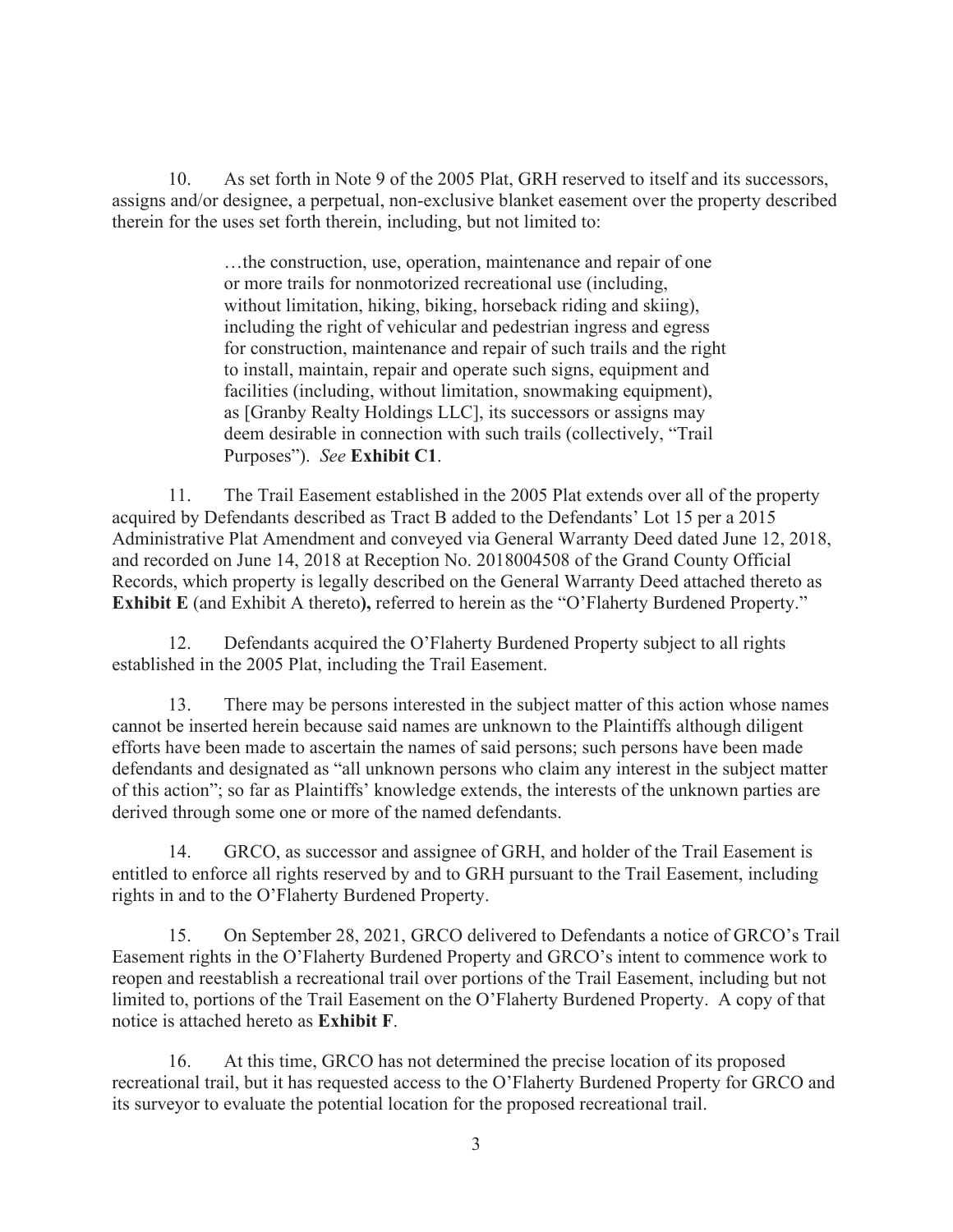17. Defendant Natasha O'Flaherty has responded by denying that the Trail Easement encumbers the O'Flaherty Burdened Property, denying that GRCO has any right to build a trail anywhere on the O'Flaherty Burdened Property, withholding consent to any surveyors or others on Defendants' property (other than to locate the boundaries of the tract), and stating that "[a]ny such presence will be deemed a trespass." *See* e-mail excerpts attached hereto as **Exhibit G**. Defendant Natasha O'Flaherty has further informed GRCO that she will contact law enforcement if anyone attempts to assess the O'Flaherty Burdened Property.

18. Plaint iff GR Terra has an interest in, and is impacted by, Defendants' refusal to recognize the easement rights across their property in that GR Terra owns the ski resort and golf course portions of the Granby Ranch development and oversees the operation, construction and maintenance of the trails throughout the development.

19. Based on review of title records and chain of title associated with the O'Flaherty Burdened Property and the foregoing communications, Defendants claim a right, title or interest in and to the O'Flaherty Burdened Property adverse to Plaintiffs in that they deny GRCO's rights in that property under the Trail Easement.

20. Defendants' claims to an interest in the O'Flaherty Burdened Property unencumbered by the Trail Easement is without foundation or right and pursuant to C.R.C.P. 105, Plaintiffs are entitled to a complete adjudication of the rights of all parties thereto in the O'Flaherty Burdened Property and for damages, if any, for the Defendants' withholding of possession.

### **PRAYER FOR RELIEF**

WHEREFORE, Plaintiffs request a complete adjudication of the rights of all parties to this action with respect to the Property and a judgment as follows:

- A. Determining that the entirety of the O'Flaherty Burdened Property is encumbered by the Trail Easement and is subject and subordinate to the GRCO's rights under the Trail Easement and that Defendants have no interest, estate, or claim of any kind superior to GRCO's exercise of its rights under the Trail Easement;
- B. Forever barring and enjoining the Defendants from asserting any claim, title, or interest in the O'Flaherty Burdened Property adverse to GRCO's rights under the Trail Easement or from attempting to inhibit GRCO's exercise of its rights under the Trail Easement;
- C. Ordering that GRCO and its agents and contractors, including its surveyor, have the right to access the O'Flaherty Burdened Property for all purposes set forth in the Trail Easement and ordering that GRCO has the right to construct a recreational trail for public use over the O'Flaherty Burdened Property pursuant to the terms of the Trail Easement.